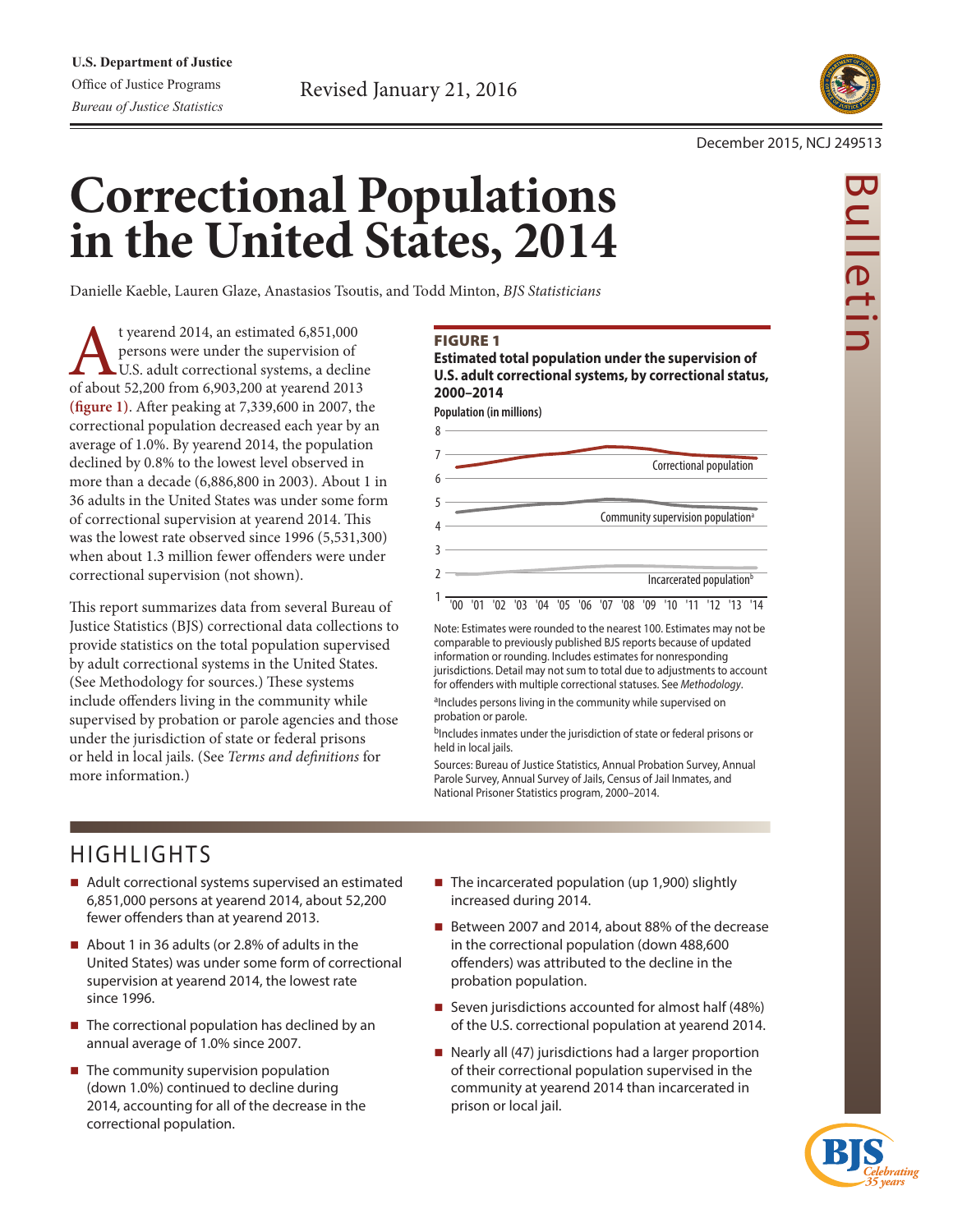### **The community supervision population declined during 2014, accounting for all of the decrease in the correctional population**

From 2013 (6,903,200) to 2014 (6,851,000), the total correctional population declined by 0.8% **(table 1)**. (See appendix tables 1, 2, and 3 for correctional population estimates by jurisdiction and sex.) About 7 in 10 persons under correctional supervision at yearend 2014 were supervised in the community either on probation (3,864,100) or parole  $(856,900).$ <sup>1</sup> In comparison, about 3 in 10 offenders  $(2,224,400)$ under correctional supervision were under the jurisdiction of state or federal prisons (1,561,500) or held in local jails (744,600).

The 52,200 decrease in the number of persons under correctional supervision during 2014 was attributed to a decline in the community supervision population (down 1.0%), as the change in the incarcerated population during the

<sup>1</sup>The total correctional population, total community supervision population, and total incarcerated population exclude offenders with multiple correctional statuses to avoid double counting. For this reason, the sum of the community supervision and incarcerated populations, and the change in the populations, will not equal the total correctional population. See table 6 and *Methodology.*

year was small (up 0.1%). All of the decrease in the community supervision population during 2014 was accounted for by the decline in the probation population (down 46,500), as the parole population increased slightly during the year (up 1,700).

After reaching a high of 5,119,000 persons in 2007, the community supervision population declined by annual average of 1.2%. The downward trend in the probation population over the past 7 years was consistent with that of the community supervision population. Since 2007, the probation population declined by an annual average of 1.5%, the largest rate of decline across all correctional populations. In comparison, the parole population grew by an annual average of 0.5% since 2007.

During 2014, the number of inmates incarcerated in state or federal prisons or local jails increased slightly (up 1,900), reversing a 5-year decline since 2008. While the jail population grew by 1.8% during 2014, the U.S. prison population dropped by 1.0%. The decrease in the U.S. prison population resulted from a decline in the state (down 10,100) and federal (down 5,300) prison populations. This was the second consecutive decline in the federal prison population after peaking in 2012 (217,800).

# Table 1

| Estimated number of persons supervised by U.S. adult correctional systems, by correctional status, 2000, 2005-2010, |  |
|---------------------------------------------------------------------------------------------------------------------|--|
| and 2013-2014                                                                                                       |  |

|                           | <b>Total correctional</b> |                      | Community supervision |         |                      | Incarcerated <sup>b</sup> |           |
|---------------------------|---------------------------|----------------------|-----------------------|---------|----------------------|---------------------------|-----------|
| Year                      | population <sup>a</sup>   | Total <sup>a,c</sup> | Probation             | Parole  | Total <sup>a,d</sup> | Local iail                | Prison    |
| 2000                      | 6,467,800                 | 4,564,900            | 3,839,400             | 725,500 | 1,945,400            | 621,100                   | 1,394,200 |
| 2005                      | 7,055,600                 | 4,946,600            | 4,162,300             | 784,400 | 2,200,400            | 747,500                   | 1,525,900 |
| 2006                      | 7,199,700                 | 5,035,000            | 4,236,800             | 798,200 | 2,256,600            | 765,800                   | 1,568,700 |
| 2007                      | 7,339,600                 | 5,119,000            | 4,293,000             | 826,100 | 2,296,400            | 780,200                   | 1,596,800 |
| 2008                      | 7,313,600                 | 5,094,400            | 4,270,100             | 828,200 | 2,310,300            | 785,500                   | 1,608,300 |
| 2009                      | 7,235,200                 | 5,015,900            | 4,196,200             | 824,100 | 2,297,700            | 767,400                   | 1,615,500 |
| 2010                      | 7,086,500                 | 4,886,000            | 4.053.600             | 840,700 | 2,279,100            | 748,700                   | 1,613,800 |
| 2013                      | 6,903,200                 | 4,753,400            | 3,910,600             | 855,200 | 2,222,500            | 731,200                   | 1,577,000 |
| 2014                      | 6,851,000                 | 4,708,100            | 3,864,100             | 856,900 | 2,224,400            | 744,600                   | 1,561,500 |
| Average annual percent    |                           |                      |                       |         |                      |                           |           |
| change, 2007-2014         | $-1.0%$                   | $-1.2%$              | $-1.5%$               | 0.5%    | $-0.5%$              | $-0.7%$                   | $-0.3%$   |
| Percent change, 2013-2014 | $-0.8%$                   | $-1.0%$              | $-1.2%$               | 0.2%    | $0.1\%$              | 1.8%                      | $-1.0\%$  |

Note: Estimates were rounded to the nearest 100 and may not be comparable to previously published BJS reports due to updated information or rounding. Counts include estimates for nonresponding jurisdictions. All probation, parole, and prison counts are for December 31; jail counts are for the last weekday in June. Detail may not sum to total due to rounding and adjustments made to account for offenders with multiple correctional statuses. See *Methodology*.

a Total was adjusted to account for offenders with multiple correctional statuses. See *Methodology*.

bIncludes inmates under the jurisdiction of state or federal prisons or held in local jails.

<sup>c</sup>Includes some offenders held in a prison or local jail but who remained under the jurisdiction of a probation or parole agency.

dMay differ from estimates reported elsewhere in this report. See *Terms and definitions*.

Sources: Bureau of Justice Statistics, Annual Probation Survey, Annual Parole Survey, Annual Survey of Jails, Census of Jail Inmates, and National Prisoner Statistics program, 2000, 2005–2010, and 2013–2014.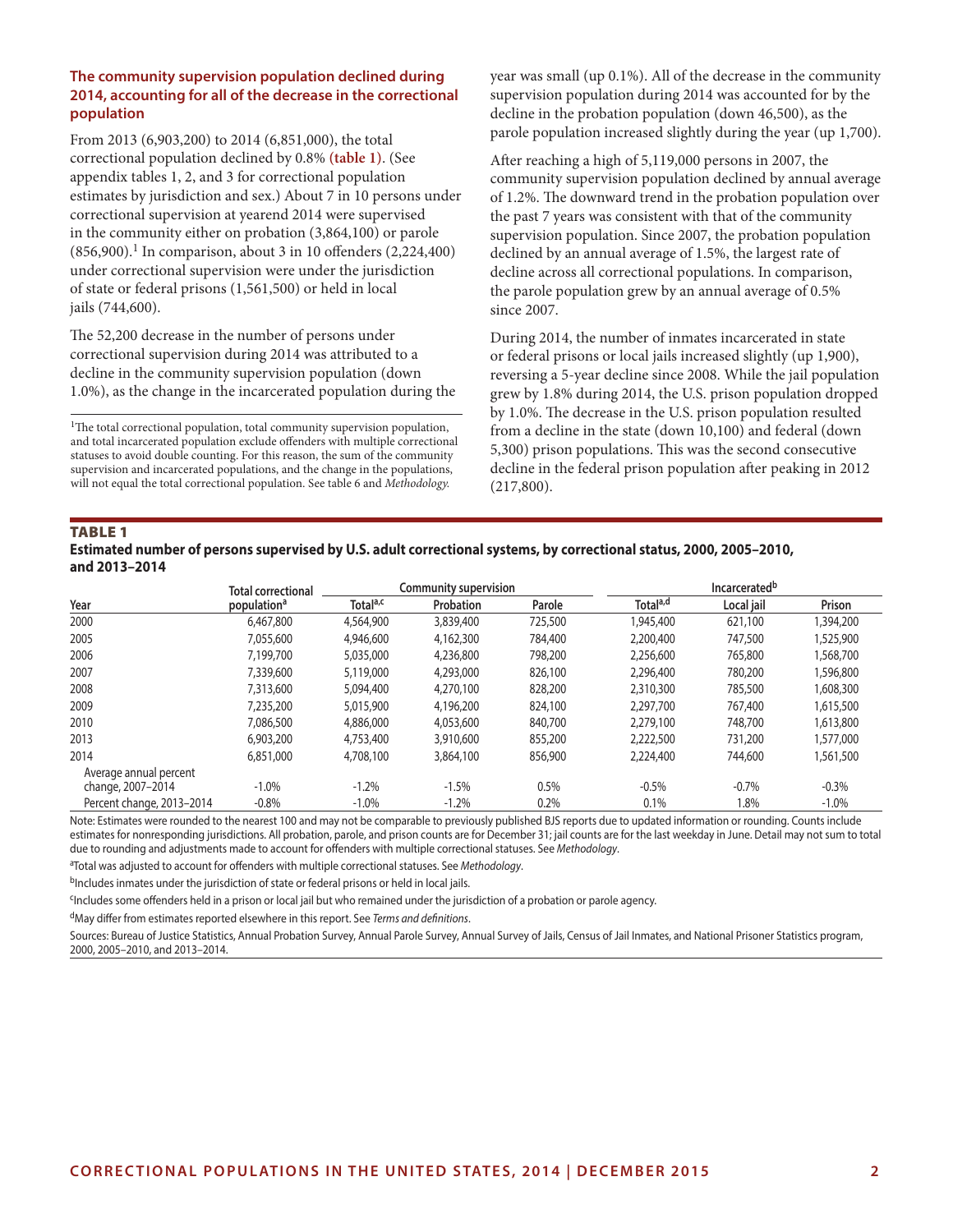# **During 2014, the correctional supervision rate fell for the seventh consecutive year**

By yearend 2014, about 2,780 offenders per 100,000 U.S. adult residents were under some form of correctional supervision, down from 2,830 per 100,000 adults at yearend 2013 **(figure 2)**. More than half (56%) of the decline in the correctional supervision rate was attributed to the increase in the size of the U.S. adult resident population during the year, while a smaller share of the decline (44%) resulted from the decrease in the correctional population.(See *Methodology*.)

After peaking at 3,210 per 100,000 U.S. adult residents in 2007, the correctional supervision rate fell steadily each year. Since 2007, the trend in the correctional supervision rate diverged from the trend in the number of persons under correctional supervision. The number of persons supervised by adult correctional systems decreased by an annual average of 1.0% from yearend 2007 to 2014. In comparison, the average annual decline in the correctional supervision rate (down 2.1%) was twice as fast during the same period. However, more than half (52%) of the decrease in the correctional supervision rate resulted from the increase in the U.S. adult resident population since 2007, compared to 48% of the decline attributed to the decrease in the number of offenders under correctional supervision.

From 2013 to 2014, the rate of offenders under community supervision declined from 1,950 to 1,910 per 100,000 adults, continuing a downward trend since 2007 **(table 2)**. The decrease in the community supervision rate over the past 7 years accounted for about three-quarters of the decline

in the correctional supervision rate during the period. The incarceration rate also dropped slightly by yearend 2014, from 910 per 100,000 at yearend 2013 to 900 per 100,000. The incarceration rate has declined steadily each year since 2008.

### Figure 2

# **Estimated number and rate of persons supervised by U.S. adult correctional systems, 2000**–**2014**



Note: Counts were rounded to the nearest 100, and rates were rounded to the nearest 10. Estimates may not be comparable to previously published BJS reports due to updated information or rounding. Counts include estimates for nonresponding jurisdictions. See *Methodology*.

\*Rates were computed using estimates of the U.S. resident population for persons age 18 or older.

Sources: Bureau of Justice Statistics, Annual Probation Survey, Annual Parole Survey, Annual Survey of Jails, Census of Jail Inmates, and National Prisoner Statistics program, 2000–2014; and U.S. Census Bureau, postcensal estimated resident population for January 1 of the following year, 2001–2015.

# **TABLE 2**

**Estimated rate of persons supervised by U.S. adult correctional systems, by correctional status, 2000 and 2005–2014**

|      |                                                                                    | Total correctional population <sup>a</sup>                                         |                                                                 |                                                                         | Community supervision population                                                                               | Incarcerated population <sup>b</sup>                                                            |                                                                                             |  |
|------|------------------------------------------------------------------------------------|------------------------------------------------------------------------------------|-----------------------------------------------------------------|-------------------------------------------------------------------------|----------------------------------------------------------------------------------------------------------------|-------------------------------------------------------------------------------------------------|---------------------------------------------------------------------------------------------|--|
| Year | Number supervised<br>per 100,000<br>U.S. residents age<br>18 or older <sup>c</sup> | U.S. adult residents per 100,000<br>under correctional<br>supervision <sup>c</sup> | Number supervised<br>U.S. residents of<br>all ages <sup>d</sup> | or parole per 100,000<br>U.S. residents age<br>18 or older <sup>c</sup> | Number on probation Number on probation<br>or parole per 100,000<br>U.S. residents of<br>all ages <sup>d</sup> | Number in prison or<br>local iail per 100,000<br>U.S. residents age<br>18 or older <sup>c</sup> | Number in prison or<br>local jail per 100,000<br>U.S. residents of<br>all ages <sup>d</sup> |  |
| 2000 | 3,060                                                                              | $1$ in $33$                                                                        | 2,280                                                           | 2,160                                                                   | 1,610                                                                                                          | 920                                                                                             | 690                                                                                         |  |
| 2005 | 3,160                                                                              | 1 in 32                                                                            | 2,370                                                           | 2,210                                                                   | 1,660                                                                                                          | 990                                                                                             | 740                                                                                         |  |
| 2006 | 3,190                                                                              | 1 in 31                                                                            | 2,400                                                           | 2,230                                                                   | 1,680                                                                                                          | 1.000                                                                                           | 750                                                                                         |  |
| 2007 | 3,210                                                                              | $1$ in $31$                                                                        | 2,420                                                           | 2,240                                                                   | 1,690                                                                                                          | 1.000                                                                                           | 760                                                                                         |  |
| 2008 | 3,160                                                                              | $1$ in 32                                                                          | 2,390                                                           | 2,200                                                                   | 1,670                                                                                                          | 1,000                                                                                           | 760                                                                                         |  |
| 2009 | 3,100                                                                              | 1 in 32                                                                            | 2,350                                                           | 2,150                                                                   | 1,630                                                                                                          | 980                                                                                             | 750                                                                                         |  |
| 2010 | 3,000                                                                              | 1 in 33                                                                            | 2,280                                                           | 2,070                                                                   | 1,570                                                                                                          | 960                                                                                             | 730                                                                                         |  |
| 2011 | 2,930                                                                              | 1 in 34                                                                            | 2,230                                                           | 2,010                                                                   | 1,540                                                                                                          | 940                                                                                             | 720                                                                                         |  |
| 2012 | 2,880                                                                              | $1$ in $35$                                                                        | 2,200                                                           | 1,980                                                                   | 1,520                                                                                                          | 920                                                                                             | 710                                                                                         |  |
| 2013 | 2,830                                                                              | 1 in 35                                                                            | 2,170                                                           | 1,950                                                                   | 1,500                                                                                                          | 910                                                                                             | 700                                                                                         |  |
| 2014 | 2,780                                                                              | 1 in 36                                                                            | 2.140                                                           | 1,910                                                                   | 1,470                                                                                                          | 900                                                                                             | 690                                                                                         |  |

Note: Rates were estimated to the nearest 10. Estimates may not be comparable to previously published BJS reports due to updated information or rounding.

aIncludes offenders in the community under the jurisdiction of probation or parole agencies, under the jurisdiction of state or federal prisons, or held in local jails.

bIncludes inmates under the jurisdiction of state or federal prisons or held in local jails.

<sup>c</sup>Rates were computed using estimates of the U.S. resident population for persons age 18 or older.

<sup>d</sup>Rates were computed using estimates of the U.S. resident population for persons of all ages.

Sources: Bureau of Justice Statistics, Annual Probation Survey, Annual Parole Survey, Annual Survey of Jails, Census of Jail Inmates, and National Prisoner Statistics program, 2000, 2005–2014; and U.S. Census Bureau, postcensal estimated resident population for January 1 of the following year, 2001, and 2006–2015.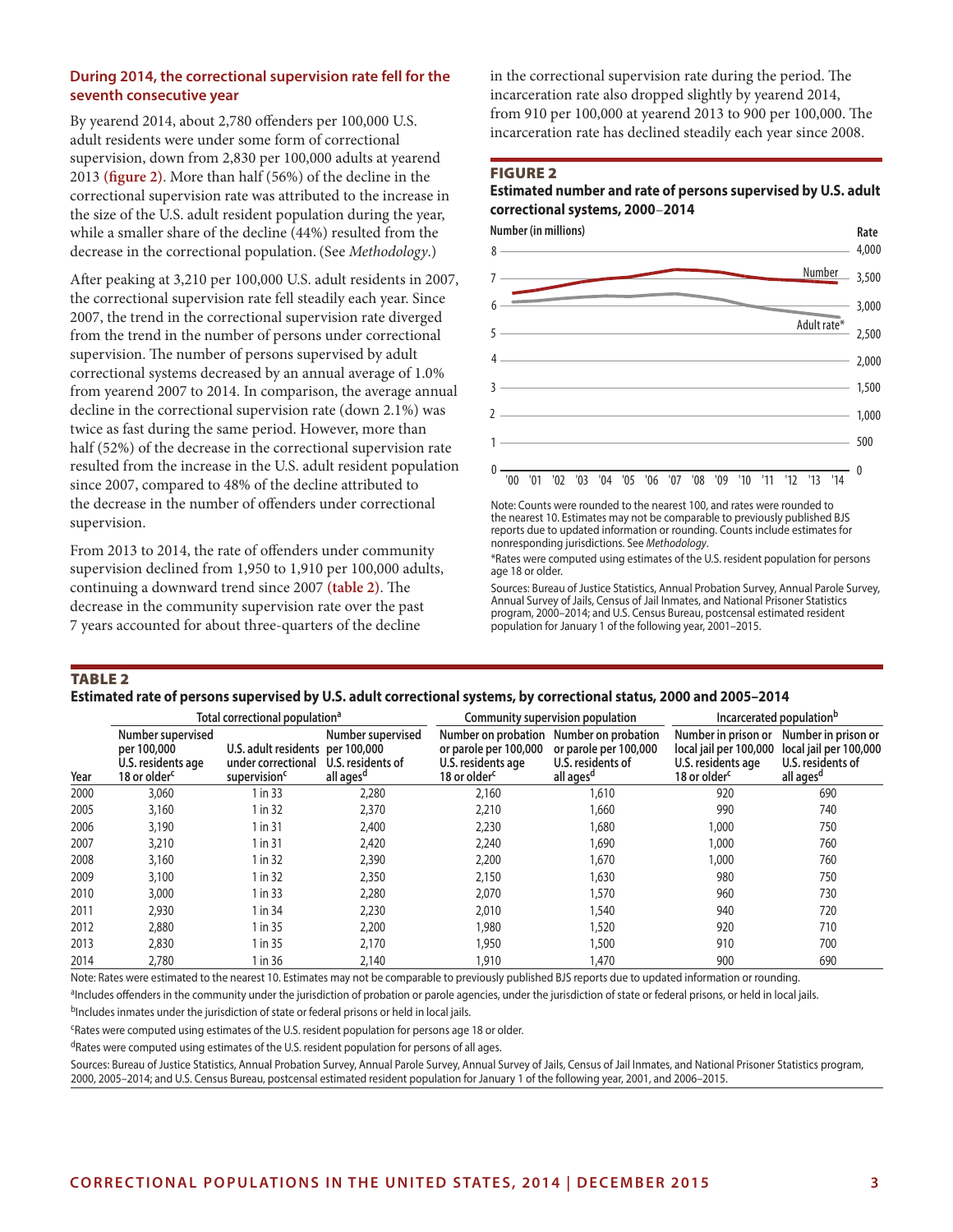# **The difference between measures of the incarceration rate and the imprisonment rate**

The incarceration rate and the imprisonment rate are two different statistics that BJS reports, depending on the correctional population of interest. The incarceration rate describes the incarcerated population that consists of inmates under the jurisdiction of state or federal prisons and inmates held in local jails. In comparison, the imprisonment rate describes the prison population under the jurisdiction of state or federal prisons and sentenced to more than 1 year. The imprisonment rate excludes prisoners who are unsentenced, those with sentences of less than 1 year, and all local jail inmates. Given these differences, the incarceration rate will always be higher than the imprisonment rate because the imprisonment rate includes only a subset of the population accounted for in the incarceration rate **(table 3)**.

This report focuses on the total correctional population, which consists of the community supervision (i.e., probation and parole) and incarcerated (i.e., prison and local jail) populations. Therefore, except for table 3, rates presented in this report are incarceration rates because they describe the total incarcerated population. BJS reports on the imprisonment rates in its annual report on the prison population. For more information on imprisonment rates, see *Prisoners in 2014* (NCJ 248955, BJS web, September 2015).

### TABLE<sub>3</sub>

**Incarceration rate of inmates under the jurisdiction of state or federal prisons or held in local jails and imprisonment rate of sentenced prisoners under the jurisdiction of state or federal prisons, 2004–2014**

|      |                                 | Rate per 100,000 U.S. residents age 18 or older <sup>a</sup> | Rate per 100,000 U.S. residents of all ages <sup>b</sup> |                                |  |
|------|---------------------------------|--------------------------------------------------------------|----------------------------------------------------------|--------------------------------|--|
| Year | Incarceration rate <sup>c</sup> | Imprisonment rate <sup>d</sup>                               | Incarceration rate <sup>c</sup>                          | Imprisonment rate <sup>d</sup> |  |
| 2004 | 970                             | 650                                                          | 730                                                      | 490                            |  |
| 2005 | 990                             | 660                                                          | 740                                                      | 490                            |  |
| 2006 | 1,000                           | 670                                                          | 750                                                      | 500                            |  |
| 2007 | 1,000                           | 670                                                          | 760                                                      | 510                            |  |
| 2008 | 1,000                           | 670                                                          | 760                                                      | 510                            |  |
| 2009 | 980                             | 660                                                          | 750                                                      | 500                            |  |
| 2010 | 960                             | 660                                                          | 730                                                      | 500                            |  |
| 2011 | 940                             | 640                                                          | 720                                                      | 490                            |  |
| 2012 | 920                             | 630                                                          | 710                                                      | 480                            |  |
| 2013 | 910                             | 620                                                          | 700                                                      | 480                            |  |
| 2014 | 900                             | 610                                                          | 690                                                      | 470                            |  |

Note: Rates were rounded to the nearest 10 and include estimates for nonresponding jurisdictions. See *Methodology*.

aRates were computed using estimates of the U.S. resident population for persons age 18 or older.

bRates were computed using estimates of the U.S. resident population for persons of all ages.

Fincludes inmates under the jurisdiction or legal authority of state or federal prisons or held in local jails.

dIncludes prisoners sentenced to more than 1 year who were under the jurisdiction or legal authority of state or federal prisons. The imprisonment rate excludes unsentenced prisoners, prisoners with sentences of less than 1 year, and all inmates held in local jails.

Sources: Bureau of Justice Statistics, National Prisoner Statistics program, Census of Jail Inmates, and Annual Survey of Jails, 2004–2014; and U.S. Census Bureau, postcensal estimated resident population for January 1 of the following year, 2005–2015.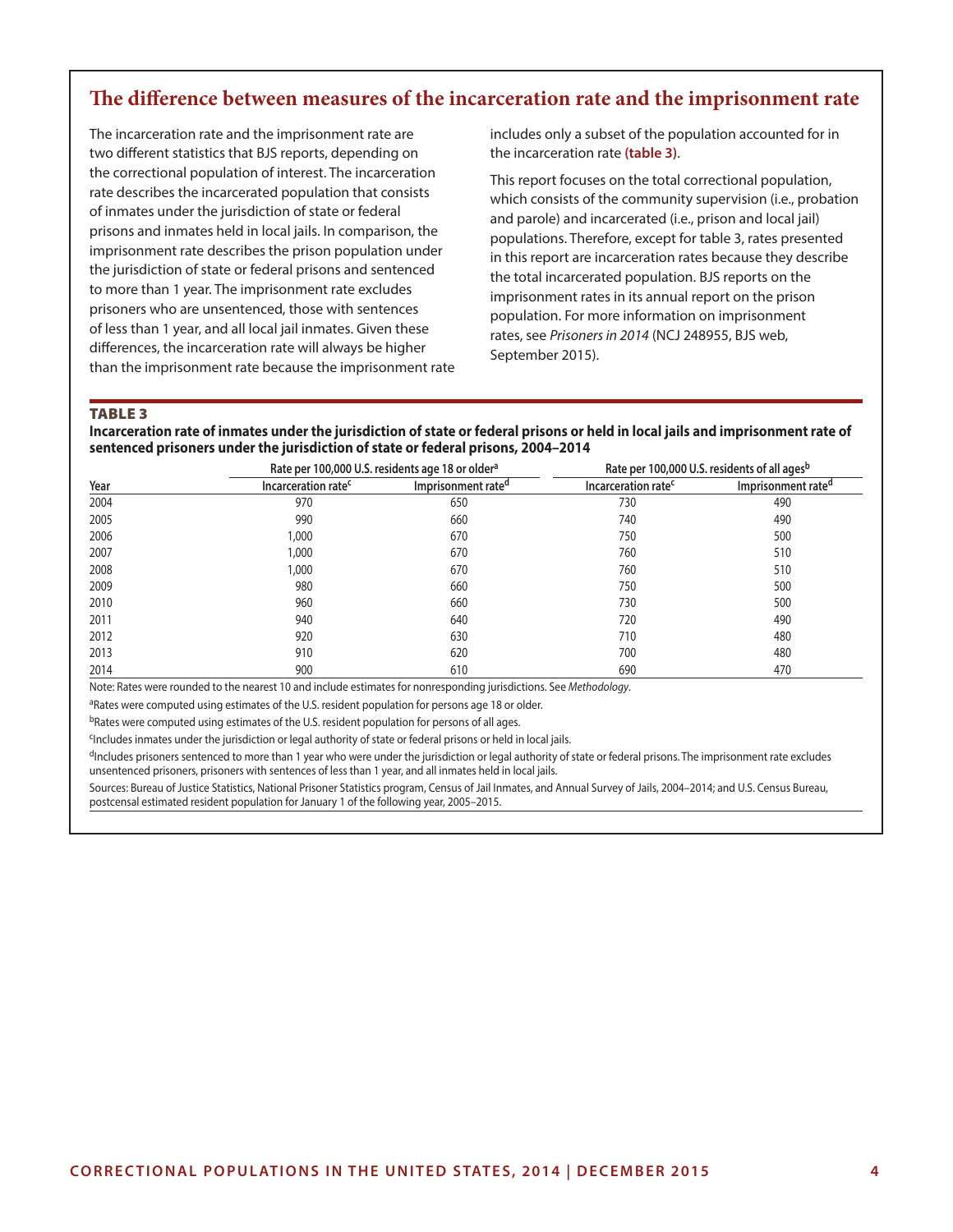### **Since 2007, compositional changes in the correctional population were small despite the decrease of 488,900 offenders**

Despite the overall decline in the correctional population over the past 7 years (down 488,900 offenders), the changes in the composition of the population were small. Probationers continued to account for the majority (56%) of offenders under correctional supervision at yearend 2014 **(table 4)**. In 2014, probationers accounted for a slightly smaller portion of the correctional population compared to 2007 (58%), as the number of probationers decreased each year during the period.

Prison and parole populations grew slightly as a share of the total correctional population between 2007 and 2014. Prisoners accounted for 23% of offenders under correctional supervision at yearend 2014, up slightly from 22% in 2007. The parole population accounted for 13% of the correctional population at the end of 2014, up slightly from 11% in 2007. Inmates incarcerated in local jails represented the smallest shares of the correctional population in 2007 and 2014 (11% each).

# **The decline in the probation population from 2007 to 2014 accounted for 88% of the decrease in the correctional population**

Probationers represented the majority of offenders under correctional supervision from 2007 to 2014, and the decline in this population contributed significantly to the decrease in the correctional population. From 2007 to 2014, the number of probationers decreased by 428,800, representing about 88% of the total decline in the correctional population since 2007—the largest decline among all correctional populations **(table 5)**.

The prison and local jail populations also declined between 2007 and 2014. However, they accounted for a significantly smaller portion of the decrease in the correctional population compared to probationers. From 2007 to 2014, the number of inmates in prison declined by 35,300 offenders and the number in local jails fell by 35,600, accounting for equal shares of the decline in the correctional population (down 7% each).

The parole population was the only correctional population to increase from 2007 to 2014. About 30,800 more parolees were supervised in the community in 2014 compared to 2007, partially offsetting the overall decline in the correctional population during the 7-year period.

### **TABLE 4**

### **Estimated number of persons supervised by U.S. adult correctional systems, by correctional status, 2007 and 2014**

|                                                               |            | 2007                              | 2014       |                                   |  |  |
|---------------------------------------------------------------|------------|-----------------------------------|------------|-----------------------------------|--|--|
|                                                               | Population | Percent<br>of total<br>population | Population | Percent<br>of total<br>population |  |  |
| Correctional populations                                      |            |                                   |            |                                   |  |  |
| Total <sup>a</sup>                                            | 7,339,600  | 100%                              | 6,851,000  | 100%                              |  |  |
| Probationb                                                    | 4,293,000  | 58.5                              | 3,864,100  | 56.4                              |  |  |
| Prisonb                                                       | 1,596,800  | 21.8                              | 1,561,500  | 22.8                              |  |  |
| Parole <sup>b</sup>                                           | 826,100    | 11.3                              | 856,900    | 12.5                              |  |  |
| Local jail <sup>c</sup>                                       | 780,200    | 10.6                              | 744,600    | 10.9                              |  |  |
| Offenders with multiple<br>correctional statuses <sup>d</sup> | 156,400    | ٠                                 | 176,100    |                                   |  |  |

Note: Counts were rounded to the nearest 100 and include estimates for nonresponding jurisdictions. Detail may not sum to total due to rounding and because offenders with multiple correctional statuses were excluded from the total correctional population. See *Methodology*.

:Not calculated.

aAdjusted to exclude offenders with multiple correctional statuses to avoid double counting. See *Methodology*. bPopulation as of December 31.

cPopulation as of the last weekday in June.

dSome probationers and parolees on December 31 were held in a prison or local jail but still remained under the jurisdiction of a probation or parole agency, and some parolees were also on probation. In addition, some prisoners were held in a local jail on December 31. They were excluded from the total correctional population to avoid double counting. See table 6 and *Methodology*.

Sources: Bureau of Justice Statistics, Annual Probation Survey, Annual Parole Survey, Annual Survey of Jails, and National Prisoner Statistics program, 2007 and 2014.

### Table 5

### **Change in the estimated number of persons supervised by U.S. adult correctional systems, 2000–2007 and 2007–2014**

|                                    |                                   | 2000-2007                            | 2007-2014                         |                                      |  |
|------------------------------------|-----------------------------------|--------------------------------------|-----------------------------------|--------------------------------------|--|
| Correctional populations           | Change in population <sup>a</sup> | Percent of total change <sup>a</sup> | Change in population <sup>a</sup> | Percent of total change <sup>a</sup> |  |
| Total change <sup>b</sup>          | 871,900                           | 100%                                 | -488,600                          | 100%                                 |  |
| Probation                          | 453,600                           | 52.0                                 | -428,800                          | 87.8                                 |  |
| Prison                             | 202,600                           | 23.2                                 | $-35,300$                         | 7.2                                  |  |
| Local jail                         | 159,000                           | 18.2                                 | $-35,600$                         | 7.3                                  |  |
| Parole                             | 100,600                           | 11.5                                 | 30,800                            | $-6.3$                               |  |
| Offenders with multiple            |                                   |                                      |                                   |                                      |  |
| correctional statuses <sup>c</sup> | 43,900                            |                                      | 19,700                            |                                      |  |

Note: Estimates were rounded to the nearest 100 and include adjustments for nonresponding jurisdictions. See *Methodology*.

: Not calculated.

aDetail may not sum to total due to adjustments to exclude offenders with multiple correctional statuses from the total to avoid double counting. See table 6 and *Methodology*. <sup>b</sup>Includes the change in the number of offenders with multiple correctional statuses. See table 6 and *Methodology*.

cSome probationers and parolees on December 31 were held in a prison or local jail but still remained under the jurisdiction of a probation or parole agency, and some parolees were also on probation. Some prisoners were held in a local jail on December 31. These offenders were excluded from the total correctional population prior to calculating change to avoid double counting. See table 6 and *Methodology*.

Sources: Bureau of Justice Statistics, Annual Probation Survey, Annual Parole Survey, Annual Survey of Jails, and National Prisoner Statistics program, 2000–2014.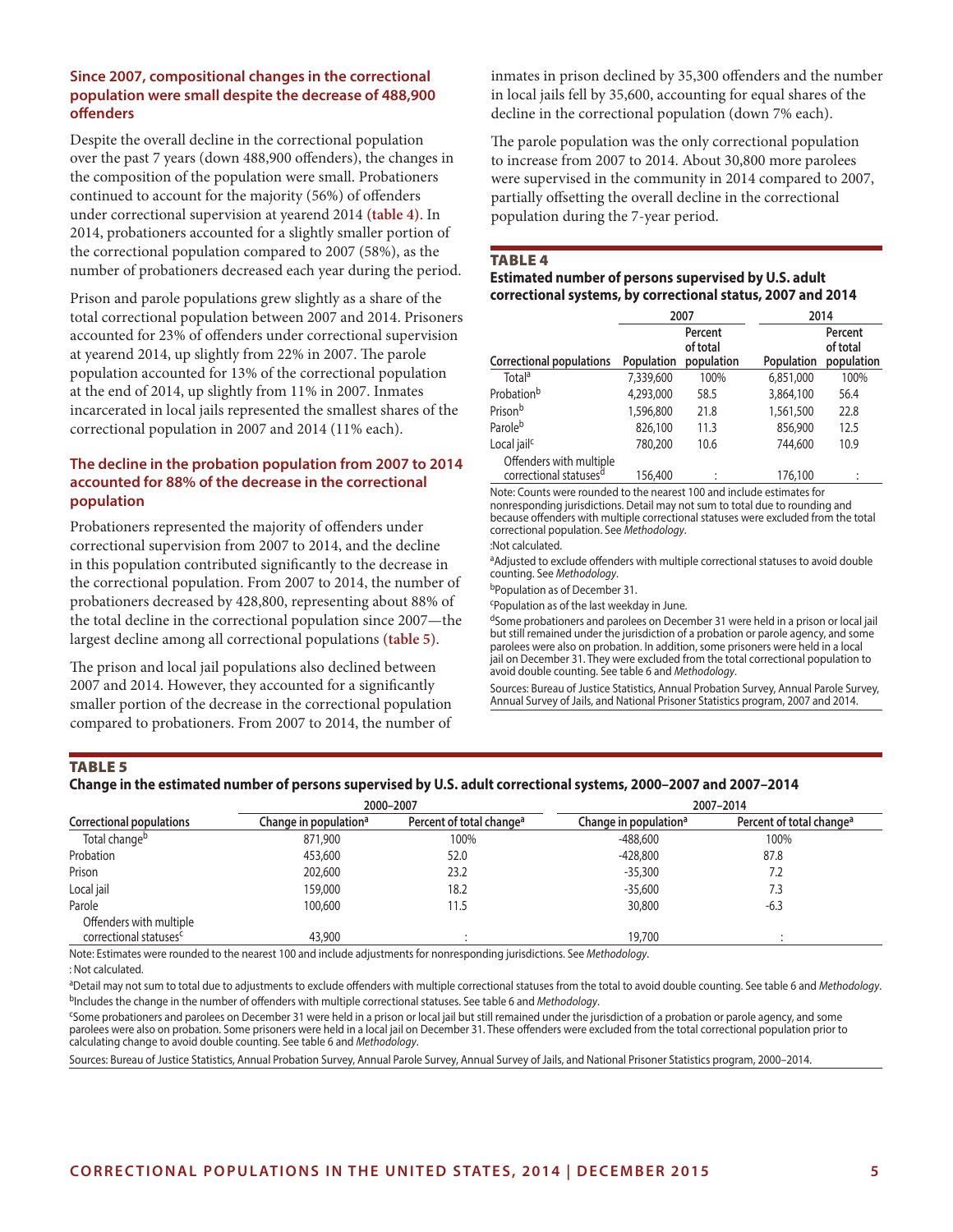# **Seven jurisdictions accounted for almost half of the U.S. correctional population at yearend 2014**

At yearend 2014, the size of the correctional population by jurisdiction varied, from a low of 8,400 offenders to a high of 699,300 **(figure 3)**. Including the federal system but excluding the District of Columbia, the average number of offenders under the supervision of adult correctional systems by jurisdiction was about 133,400. Seven jurisdictions had correctional populations of 300,000 or more offenders, including Texas (699,300), California (589,600), Georgia (579,600), Florida (382,600), Pennsylvania (360,800), the federal system (338,000), and Ohio (326,300). These seven jurisdictions made up almost half (48%) of the U.S. correctional population at the end of 2014.

Excluding the federal system, four of the same six jurisdictions had more than 3,000 per 100,000 U.S. adult residents under some form of correctional supervision at yearend 2014 **(figure 4)**. The other two states, Florida (2,390 per 100,000 U.S. adult residents) and California (1,980 per 100,000), had correctional supervision rates that were less than 2,500 per 100,000.

# **At yearend 2014, almost all jurisdictions had a larger portion of their correctional population supervised in the community than incarcerated**

While the distribution of the correctional population varied by jurisdiction, almost all (47) jurisdictions had more than half of their correctional population supervised in the community on probation or parole at the end of 2014. Including the federal system but excluding the District of Columbia, jurisdictions ranged from a low of 38% of their correctional population supervised in the community at yearend 2014 to a high of 88%, with a national average of about 66% **(figure 5)**. The proportion of the correctional population incarcerated in state or federal prisons or local jails ranged from a low of 12% to a high of 62%, with a national average of about 34%.

Of the seven jurisdictions that constituted almost half of the U.S. correctional population at yearend 2014, six had at least 60% of their correctional population supervised in the community rather than incarcerated. These included Georgia (84% of total correctional population in the community), Ohio (78%), Pennsylvania (77%), Texas (69%), California (65%), and Florida (60%). One of the seven jurisdictions, the federal system (62%), had more than 60% of its correctional population incarcerated rather than supervised in the community at the end of the year.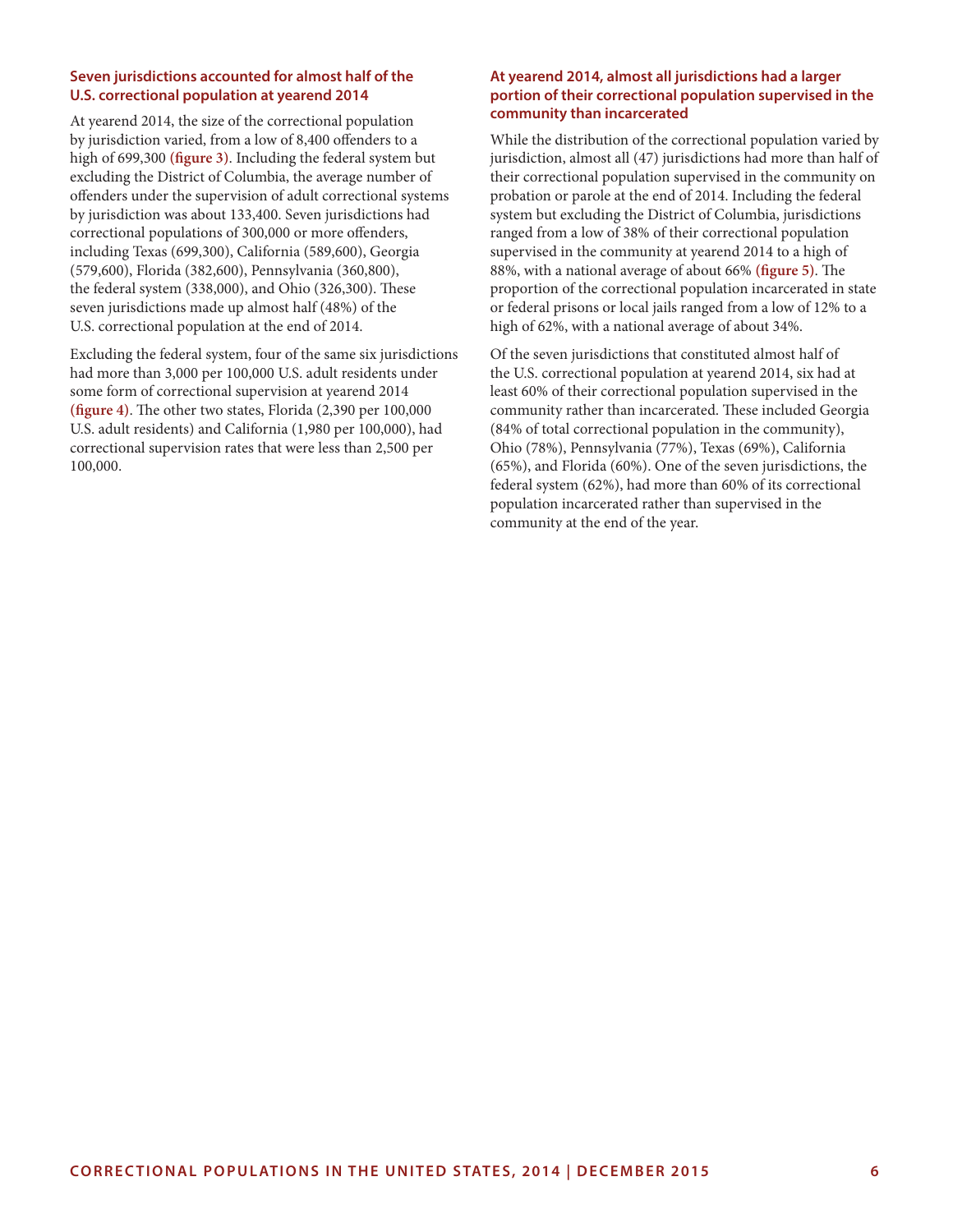### Figure 3

**Estimated total population supervised by U.S. adult correctional systems, by jurisdiction, 2014**



Note: Excludes the District of Columbia. Estimates were rounded to the nearest 100. Counts include adjustments for nonresponding jurisdictions and exclude offenders with multiple correctional statuses to avoid double count alncludes misdemeanant probation cases, not individuals, supervised by private companies and may overstate the number of offenders under supervision. bExcludes about 11,900 inmates who were not held in locally operated jails but in facilities that were operated by the Federal Bureau of Prisons and functioned as jails. <sup>c</sup>Includes estimates of probationers supervised for a misdemeanor based on admissions and may overstate the number of offenders under supervision.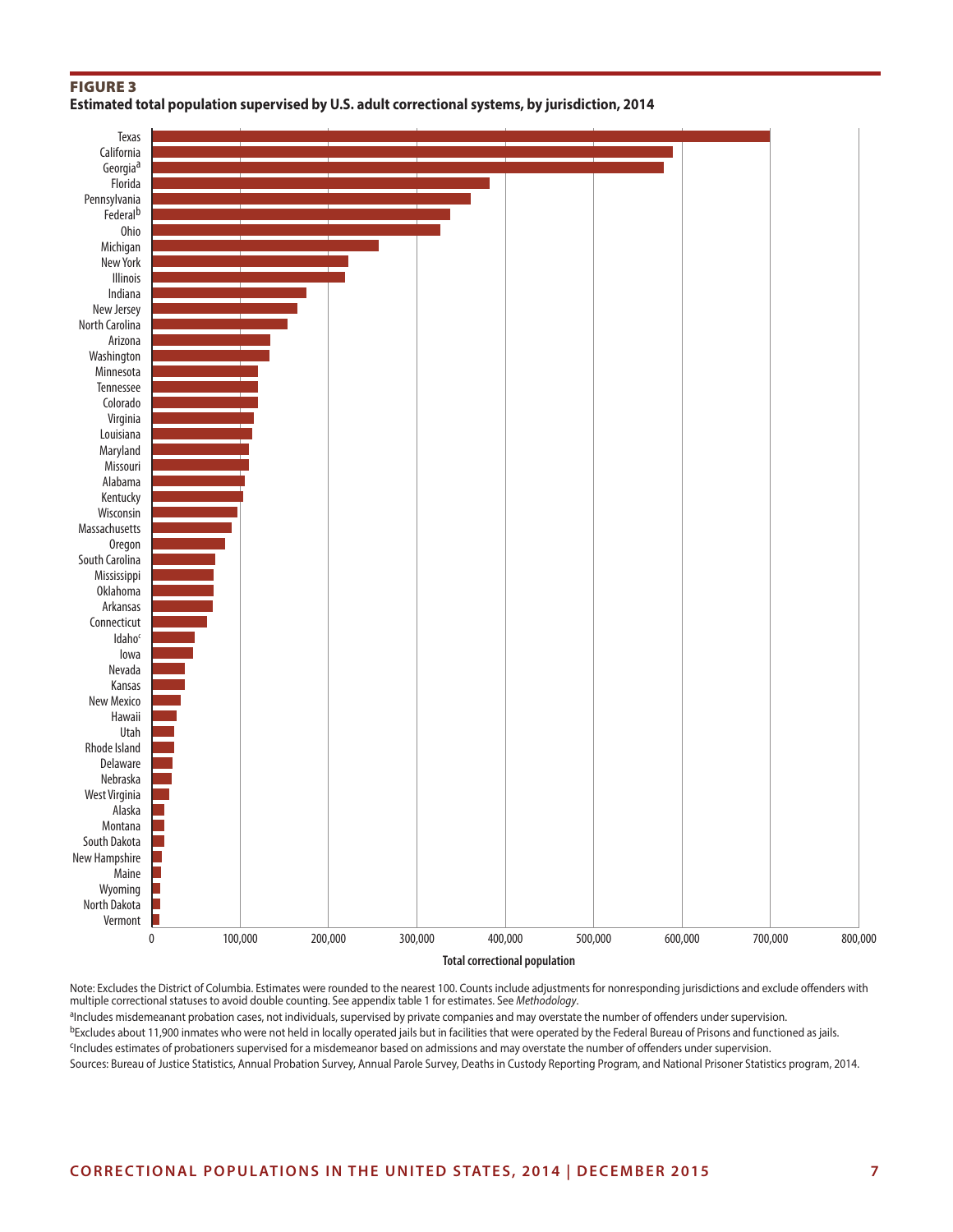# Figure 4

**Estimated adult correctional supervision rate, by jurisdiction, 2014**





Note: Excludes the federal system and the District of Columbia. Rates were rounded to the nearest 10. Rates include estimates for nonresponding jusrisdicitons and exclude

offenders with multiple correctional statuses to avoid double counting. See appendix table 1 for estimates. See *Methodology.*<br><sup>a</sup>Includes misdemeanant probation cases, not individuals, supervised by private companies and adult correctional supervision rate may not be comparable to other jurisdictions.

<sup>b</sup>Includes estimates of probationers supervised for a misdemeanor based on admissions and may overstate the number of offenders under supervision. For this reason, the adult correctional supervision rate may not be comparable to other jurisdictions.

Sources: Bureau of Justice Statistics, Annual Probation Survey, Annual Parole Survey, Deaths in Custody Reporting Program, and National Prisoners Statistics program, 2014; and U.S. Census Bureau, unpublished U.S. resident population estimates within jurisdiction on January 1, 2015.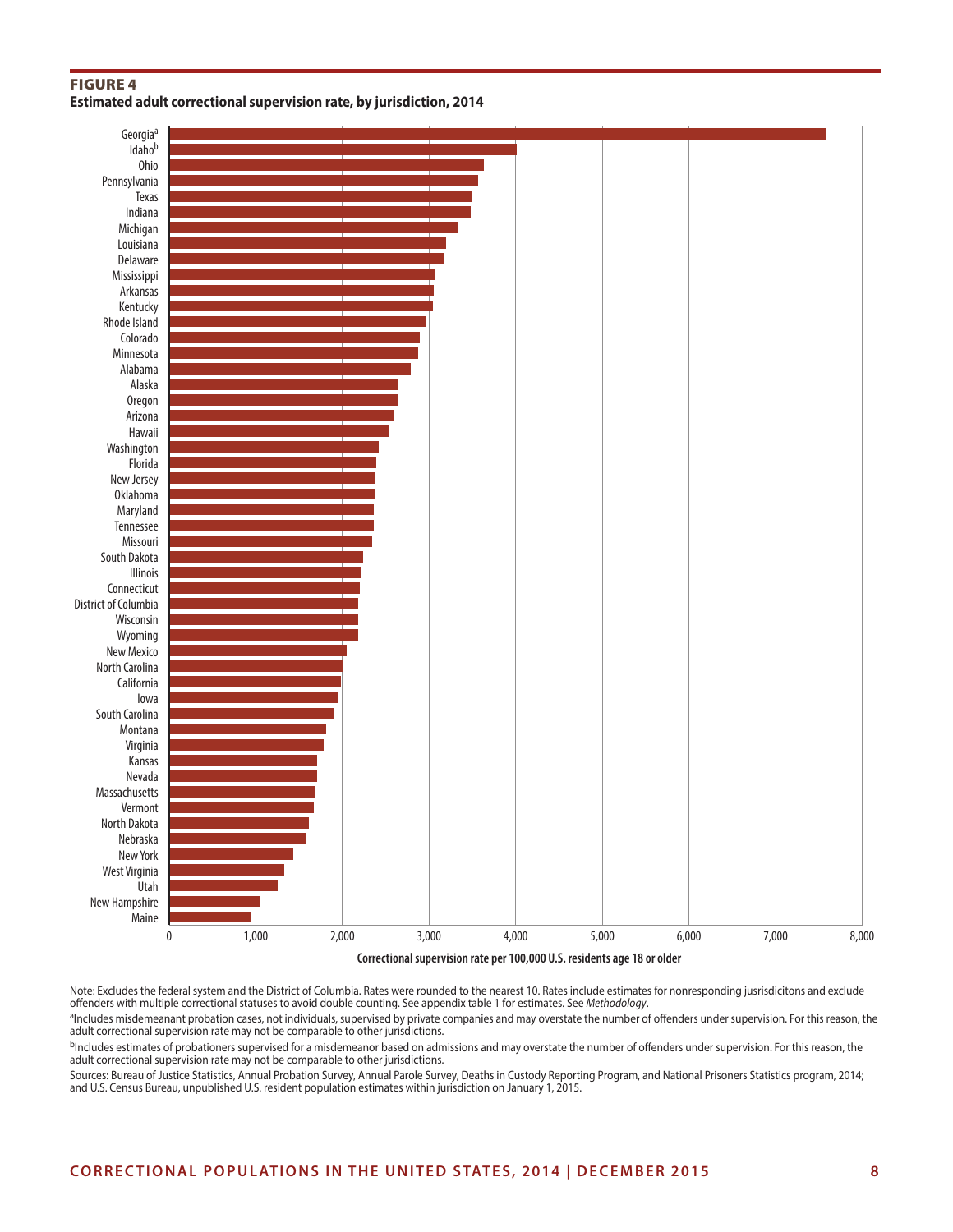# Figure 5 **Distribution of correctional population, by correctional status and jurisdiction, 2014**



Note: Excludes the District of Columbia. Estimates are based on counts that include adjustments for nonresponding jurisdictions. Estimates of the total correctional population used to calculate the percentages presented are based on the sum of the community supervision and incarcerated populations within each jurisdiction. That total may include probationers or parolees held in state or federal prisons or local jails. See *Methodology*.

aIncludes persons living in the community while supervised on probation or parole.

b<sub>Includes</sub> inmates under the jurisdiction of state or federal prisons or held in local jails.

Sources: Bureau of Justice Statistics, Annual Probation Survey, Annual Parole Survey, Deaths in Custody Reporting Program, and National Prisoner Statistics program, 2014.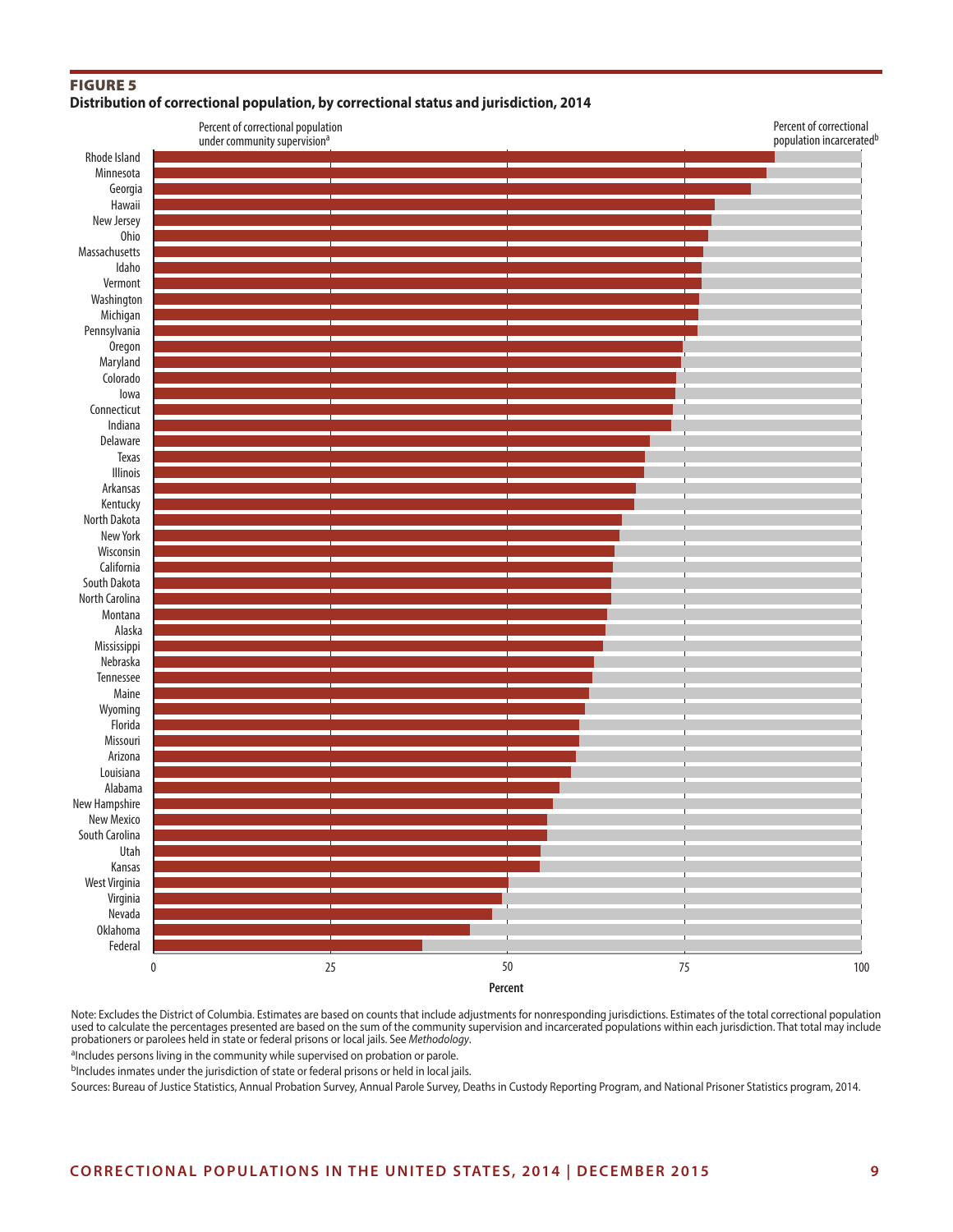# **Terms and definitions**

**Adult**—persons subject to the jurisdiction of an adult criminal court or correctional agency. Adults are age 18 or older in most jurisdictions. Persons age 17 or younger who were prosecuted in criminal court as if they were adults are considered adults, but persons age 17 or younger who were under the jurisdiction of a juvenile court or agency are excluded. (See *Methodology* for more information on prison and local jail inmates age 17 or younger.)

**Annual change**—change in a population between two consecutive years.

**Average annual change**—average (mean) annual change in a population across a specific time period.

**Community supervision population**—estimated number of persons living in the community while supervised on probation or parole.

**Community supervision rate**—estimated number of persons supervised in the community on probation or parole per 100,000 U.S. residents of all ages (i.e., total community supervision rate) or U.S. residents age 18 or older (i.e., adult community supervision rate).

**Correctional population**—estimated number of persons living in the community while supervised on probation or parole and inmates under the jurisdiction of state or federal prisons or held in local jails.

**Correctional supervision rate**—estimated number of persons supervised in the community on probation or parole and inmates under the jurisdiction of state or federal prisons or held in local jails per 100,000 U.S. residents of all ages (i.e., total correctional supervision rate) or U.S. residents age 18 or older (i.e., adult correctional supervision rate).

**Imprisonment rate**—estimated number of prisoners under state or federal jurisdiction sentenced to more than 1 year per 100,000 U.S. residents of all ages (i.e., total imprisonment rate) or U.S. residents age 18 or older (i.e., adult imprisonment rate). (The imprisonment rate is presented and discussed in *The difference between measures of the incarceration rate and imprisonment rate* text box.)

**Incarcerated population**—estimated number of inmates under the jurisdiction of state or federal prisons or held in local jails.

**Incarceration rate**—estimated number of inmates under the jurisdiction of state or federal prisons or held in local jails per 100,000 U.S. residents of all ages (i.e., total incarceration rate) or U.S. residents age 18 or older (i.e., adult incarceration rate). **Indian country jail population**—estimated number of inmates held in correctional facilities operated by tribal authorities or the Bureau of Indian Affairs (BIA), U.S. Department of the Interior. These facilities include confinement facilities, detention centers, jails, and other facilities operated by tribal authorities or the BIA. (This estimate is presented in appendix table 4.)

**Local jail population**—estimated number of inmates held in a confinement facility usually administered by a local law enforcement agency that is intended for adults, but sometimes holds juveniles, for confinement before and after adjudication. These facilities include jails and city or county correctional centers; special jail facilities, such as medical treatment or release centers; halfway houses; work farms; and temporary holding or lockup facilities that are part of the jail's combined function. Inmates sentenced to jail facilities usually have a sentence of 1 year or less.

**Military prison population**—estimated number of service personnel incarcerated under the jurisdiction of U.S. military correctional authorities. (This estimate is presented in appendix table 4.)

**Parole population**—estimated number of persons who are on conditional release in the community following a prison term while under the control, supervision, or care of a correctional agency. Violations of the conditions of supervision during this period may result in a new sentence to confinement or a return to confinement for a technical violation. This population includes parolees released through discretionary (i.e., parole board decision) or mandatory (i.e., provisions of a statute) supervised release from prison, those released through other types of post-custody conditional supervision, and those sentenced to a term of supervised release.

**Prison population**—estimated number of inmates incarcerated in a long-term confinement facility, run by a state or the federal government, that typically holds felons and offenders with sentences of more than 1 year, although sentence length may vary by jurisdiction.

*Prison jurisdiction population*—estimated number of prisoners under the jurisdiction or legal authority of state or federal correctional officials, regardless of where the prisoner is held. This population represents BJS's official measure of the prison population and includes prisoners held in prisons, penitentiaries, correctional facilities, halfway houses, boot camps, farms, training or treatment centers, and hospitals. Counts also include prisoners who were temporarily absent (less than 30 days), in court, or on work release; housed in privately operated facilities, local jails, or other state or federal facilities; and serving concurrent sentences for more than one correctional authority.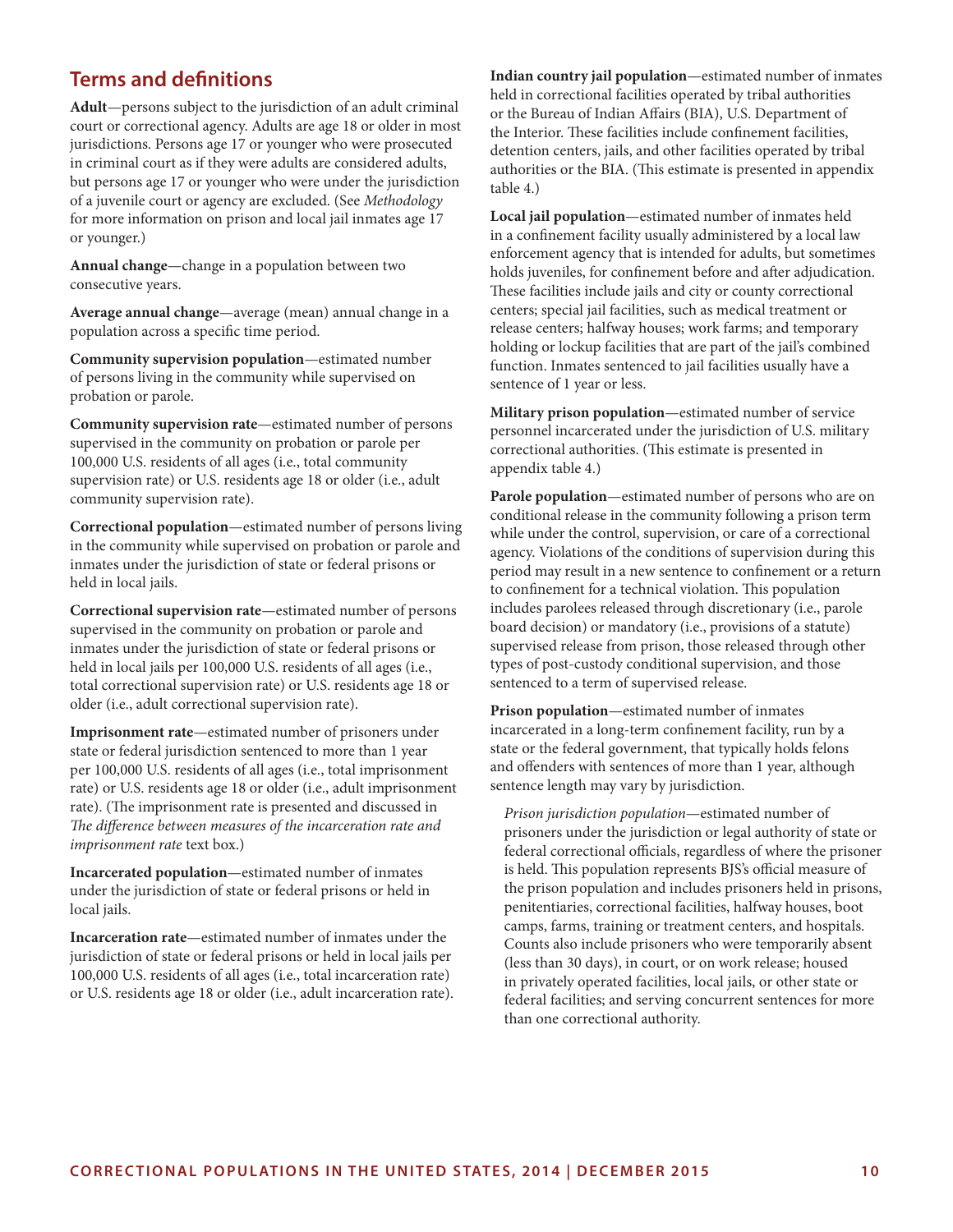*Prison custody population*—estimated number of prisoners held in the physical custody of state or federal prisons regardless of sentence length or the authority having jurisdiction. This population includes prisoners housed for other correctional facilities but excludes those in the custody of local jails, inmates held in other jurisdictions, inmates out to court, and those in transit from one jurisdiction of legal authority to the custody of a confinement facility outside that jurisdiction. (This estimate is presented in appendix table 5.)

**Probation population**—estimated number of persons who are on a court-ordered period of supervision in the community while under the control, supervision, or care of a correctional agency. The probation conditions form a contract with the

court by which the person must abide in order to remain in the community, generally in lieu of incarceration. In some cases, probation can be a combined sentence of incarceration followed by a period of community supervision.

Often, probation entails monitoring or surveillance by a correctional agency. In some instances, probation may not involve any reporting requirements.

**Territorial prison population**—estimated number of prisoners in the custody of correctional facilities operated by departments of corrections in U.S. territories (American Samoa, Guam, and the U.S. Virgin Islands) and U.S. commonwealths (Northern Mariana Islands and Puerto Rico). (This estimate is presented in appendix table 4.)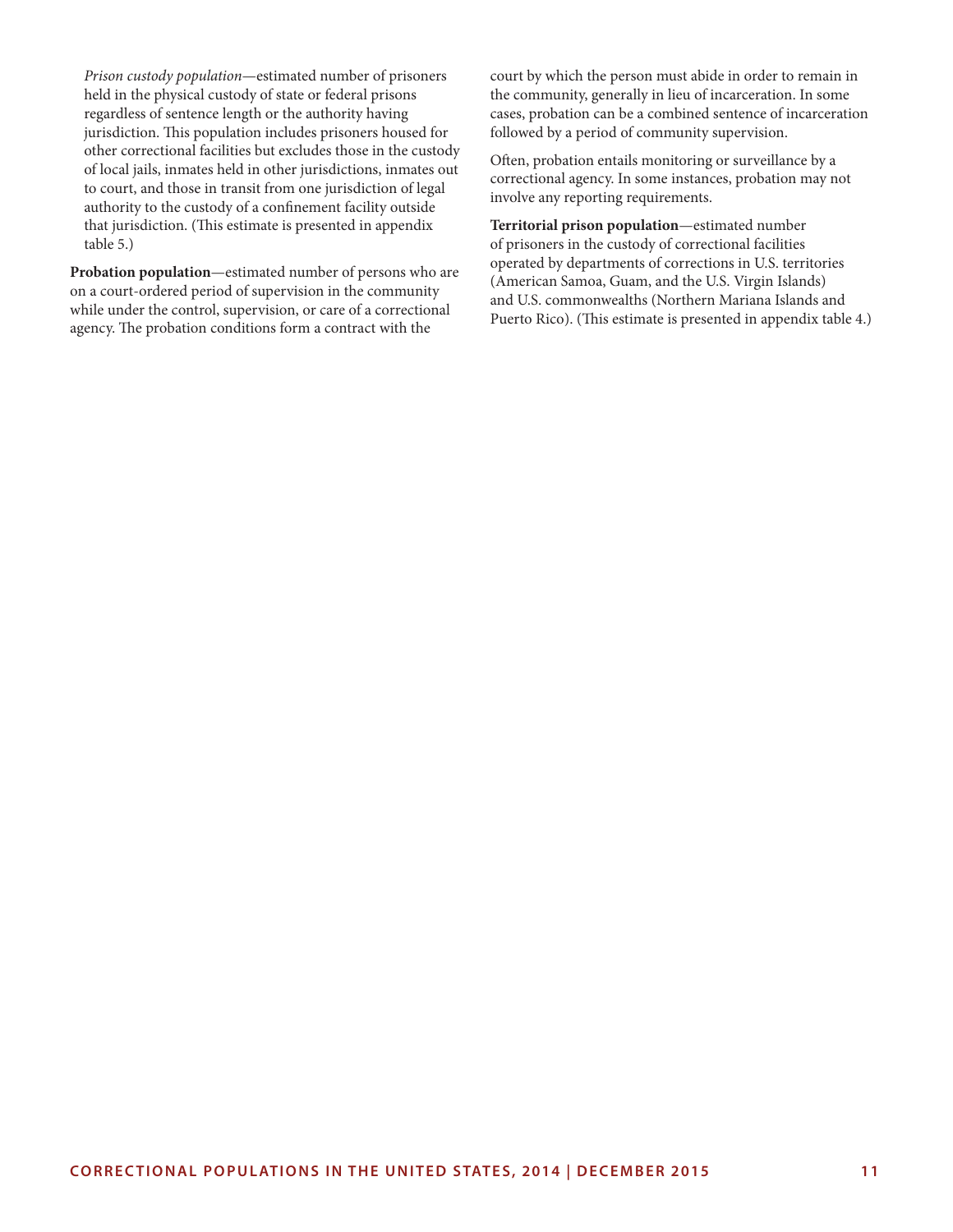# **Methodology**

# **Data sources**

The statistics presented in this report include data from various Bureau of Justice Statistics (BJS) data collections, each relying on the voluntary participation of federal, state, and local respondents. For more information about any of the following data collections, see the Data Collections webpage at [www.bjs.](http://www.bjs.gov) [gov](http://www.bjs.gov).

**Annual Surveys of Probation and Parole**. The Annual Surveys of Probation and Parole (ASPP) began in 1980. The reference date for the surveys is December 31, and they collect data from probation and parole agencies in the United States that supervise adults. Both surveys cover the 50 states, the District of Columbia, and the federal system.

In these data, adults are persons who are subject to the jurisdiction of an adult criminal court or correctional agency. Persons age 17 or younger who were prosecuted in criminal court as if they were adults are considered adults, but persons age 17 or younger who were under the jurisdiction of a juvenile court or agency are excluded.

**Annual Survey of Jails**. The Annual Survey of Jails (ASJ) has collected data from a nationally representative sample of local jails each year since 1982, except in 1983, 1988, 1993, 1999, and 2005, when a complete census of U.S. local jails was conducted. Jails are confinement facilities, usually administered by a local law enforcement agency, that are intended to hold adults, but they may also hold youth age 17 or younger before or after they are adjudicated. The ASJ data used in this report include inmates age 17 or younger who were held either before or after they were adjudicated (about 4,200 persons in 2014).

To maintain the jail series in this report, all tables and figures that include national estimates of the local jail population as of the last weekday in June were provided through the ASJ, except in 1999 and 2005 when a jail census was completed (see Census of Jails). Because the ASJ is designed to produce only national estimates, tables and figures in this report that include jurisdiction-level counts of the incarcerated population and the total correctional population were based on jail data collected through two other BJS sources, specifically the Census of Jails and the Deaths in Custody Reporting Program. (See Census of Jails and Deaths in Custody Reporting Program.)

**Census of Jails**. The Census of Jails began in 1970 and was conducted in 1972, 1978, 1983, 1988, 1993, 1999, 2005, and 2006. In 2013, BJS expanded the 2013 Deaths in Custody Reporting Program—Annual Summary on Inmates under Jail Jurisdiction to act as the 2013 Census of Jails. (See Deaths in Custody Reporting Program.) The census is designed to produce a complete enumeration of jail facilities in the United States. It is part of a series of data collection efforts, including the Census of Jail Inmates and the Census of Jail Facilities, aimed at studying the nation's jails and their inmate populations. The reference date of the 2013 census was

December 31, while the reference date for prior iterations was the last weekday in June within the reference year.

BJS relied on local jail counts provided through the census in 1999, 2005, and 2013 to generate jurisdiction-level estimates of the total incarcerated population and total correctional population that appear in appendix tables 2 and 3. Because they include the 2013 local jail estimates as of December 31, the national totals of the correctional and incarcerated populations reported in appendix tables 2 and 3 are not consistent with the national totals of the populations reported in the other tables and figures of this report, which include BJS's official estimates of the total correctional and incarcerated populations.

**Deaths in Custody Reporting Program**. The Deaths in Custody Reporting Program (DCRP) is an annual collection that provides national, state, and incident-level data on persons who died while in the physical custody of the 50 state departments of corrections or the approximately 2,900 local adult jail jurisdictions nationwide. To reduce respondent burden for the 2013 iteration, BJS combined the 2013 DCRP collection with the 2013 Census of Jails. For more information, see Census of Jails and *Census of Jails: Population Changes, 1999–2013*, NCJ 248627, BJS web, December 2015.

The DCRP began in 2000 under the Death in Custody Reporting Act of 2000 (P.L. 106–297), and it is the only national statistical collection to obtain comprehensive information about deaths in adult correctional facilities. In addition to the death count, BJS requests that jails provide summary statistics about their population and admissions. All jails, including those with no deaths to report (which includes about 80% of jails in any given year), are asked to complete the annual summary survey form.

BJS relied on the local jail counts provided through the DCRP in 2014 to generate jurisdiction-level estimates of the total incarcerated population and total correctional population that appear in figures 2, 3, and 4 and appendix tables 1 and 2. Because they include the 2014 local jail estimates as of December 31, the national totals of the correctional and incarcerated populations reported in appendix tables 1 and 2 are not consistent with the national totals of the populations reported in the other tables and figures of this report, which include BJS's official estimates of the total correctional and incarcerated populations.

**National Prisoner Statistics program**. The National Prisoner Statistics (NPS) program began in 1926 under a mandate from Congress and has been conducted annually. It collects data from the nation's state departments of corrections and the Federal Bureau of Prisons (BOP).

The NPS distinguishes between inmates in custody and prisoners under the jurisdiction of correctional authorities. To have custody of a prisoner, a state or the BOP must hold that inmate in one of its facilities. To have jurisdiction over a prisoner, the state or BOP must have legal authority over that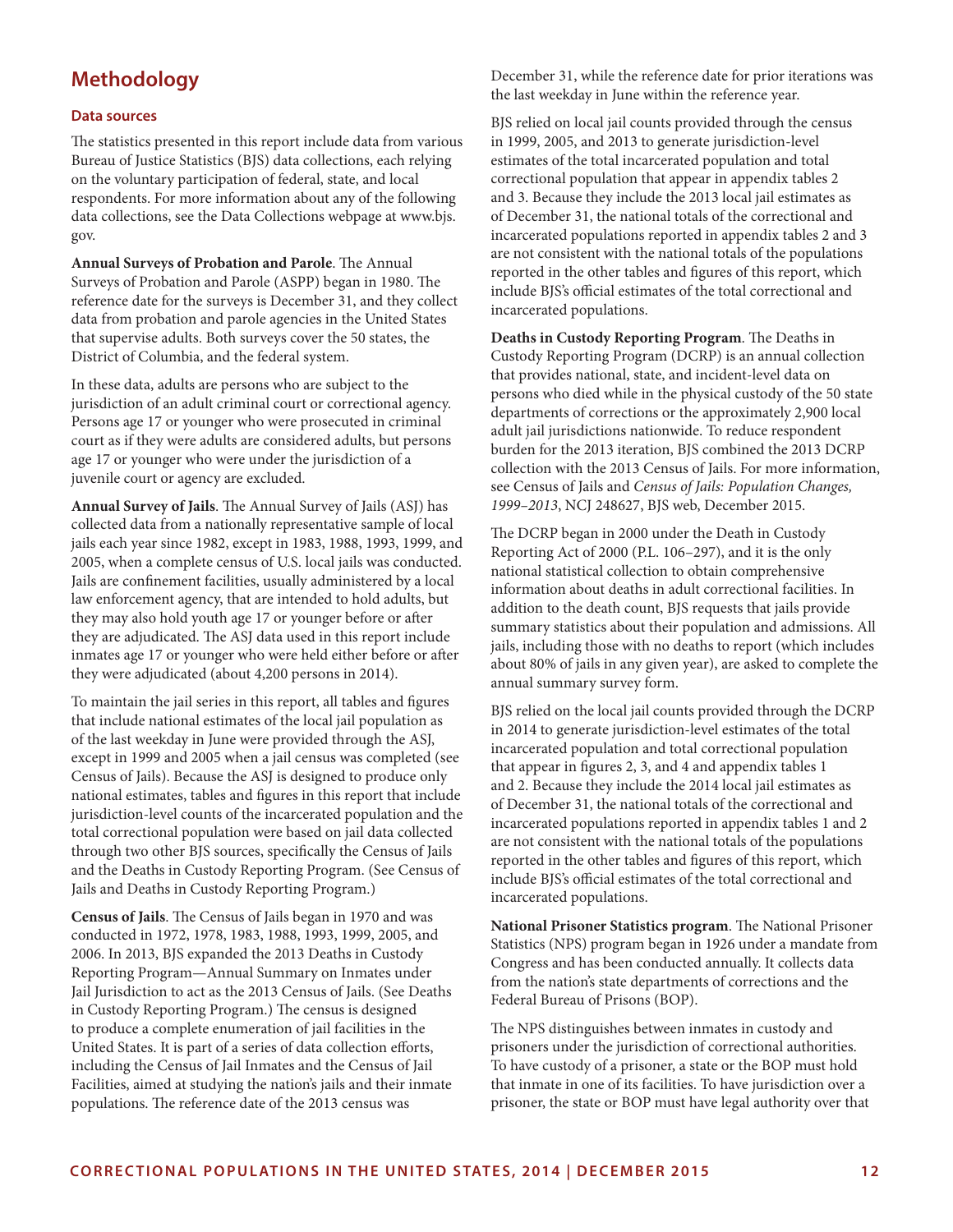prisoner, regardless of where the prisoner is incarcerated or supervised. Some states were unable to provide counts that distinguish between custody and jurisdiction. See *Jurisdiction notes* in *Prisoners in 2014* (NCJ 248955, BJS web, September 2015) to determine which states did not distinguish between custody and jurisdiction counts.

With the exception of appendix table 5, the NPS prisoner counts in all tables and figures of this report are consistent with the jurisdiction counts and findings reported in *Prisoners in 2014*. The jurisdiction counts represent BJS's official measure of the prison population.

The NPS prisoner custody counts are presented in appendix table 5 and include all inmates age 17 or younger who were serving time in a state or federal correctional facility after being sentenced in criminal court as if they were adults (about 1,000 persons in 2014), and inmates in the six states in which prisons and jails form one integrated system, including inmates age 17 or younger who may have been held before or after adjudication.

Through the annual NPS collection, BJS has obtained yearend counts of prisoners in the custody of U.S. military authorities from the Department of Defense Corrections Council since 1999. In 1994, the council, comprising representatives from each branch of military service, adopted a standardized report (DD Form 2720) that obtains data on persons held in U.S. military confinement facilities inside and outside of the continental United States. These data are presented in appendix table 4 of this report. See *Prisoners in 2014* for more statistics and information.

Since 1995, through the annual NPS collection, BJS has collected yearend counts of inmates from the departments of corrections in U.S. territories (American Samoa, Guam, and the U.S. Virgin Islands) and U.S. commonwealths (Northern Mariana Islands and Puerto Rico). These data are presented in appendix table 4 of this report and represent all inmates in the custody of prison facilities in U.S. territories or commonwealths. See *Prisoners in 2014* for more information, including nonresponse.

**Survey of Jails in Indian Country**. The Annual Survey of Jails in Indian Country (SJIC) has been conducted annually since 1998 with the exception of 2005 and 2006. The SJIC collects detailed information on all adult and juvenile confinement facilities, detention centers, jails, and other facilities operated by tribal authorities or the U.S. Department of the Interior's Bureau of Indian Affairs. The SJIC data in this report includes inmates age 17 or younger who are in the custody of Indian

country jails (about 200 persons in 2014). These data are presented in appendix table 4. See *Jails in Indian Country, 2014*  (NCJ 248974, BJS web, October 2015) for more information.

# **Counts adjusted for offenders with multiple correctional statuses**

Offenders under correctional supervision may have multiple correctional statuses for several reasons. For example, probation and parole agencies may not always be notified immediately of new arrests, jail admissions, or prison admissions; absconders included in a probation or parole agency's population in one jurisdiction may actually be incarcerated in another jurisdiction; persons may be admitted to jail or prison before formal revocation hearings and potential discharge by a probation or parole agency; and persons may be serving separate probation and parole sentences concurrently. In addition, state and federal prisons may hold inmates in county facilities or local jails to reduce crowding in their prisons.

Through the ASPP, BJS began collecting data on the number of probationers and parolees with multiple correctional statuses in 1998 and has since expanded on the information collected. Through the NPS, BJS began collecting data in 1999 on the number of prisoners under the jurisdiction of state or federal prisons who were held in county facilities or local jails. Table 6 includes adjustments that were made to the total correctional population, total community supervision population, and total incarcerated population estimates presented in this report to exclude offenders with multiple correctional statuses to avoid double counting offenders.

The estimates from the ASPP are based on data reported by the probation and parole agencies that were able to provide the information within the specific reporting year. Because some probation and parole agencies did not provide these data each year, the numbers may underestimate the total number of offenders who had multiple correctional statuses between 2000 and 2014.

Due to these adjustments, the sum of correctional statuses in tables 1, 2, 4, and 5; figure 1; and appendix tables 1, 2, and 3 will not equal the total correctional population. In addition, the sum of the probation and parole populations for 2008 through 2014 will not yield the total community supervision population because the total was adjusted for parolees who were also on probation. Also, the sum of the prison and local jail populations for 2000 through 2014 will not equal the total incarcerated population because prisoners held in local jails were excluded from the total.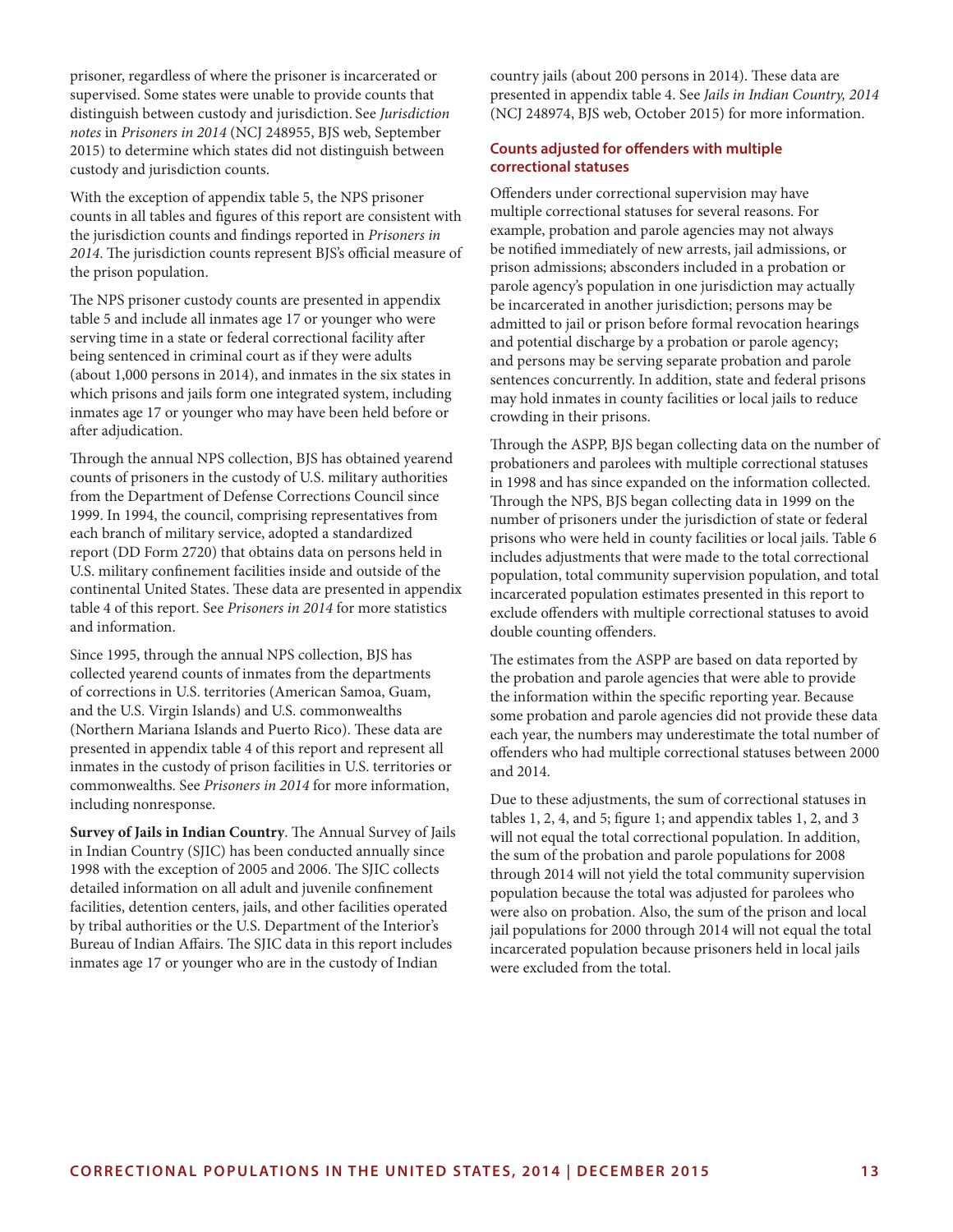# TABLE<sub>6</sub>

### **Estimated number of offenders with multiple correctional statuses at yearend, by correctional status, 2000–2014**

|      |         |                                 |            | Probationers in-           | Parolees in- |                            |              |  |
|------|---------|---------------------------------|------------|----------------------------|--------------|----------------------------|--------------|--|
| Year | Total   | Prisoners held<br>in local jail | Local jail | State or<br>federal prison | Local jail   | State or<br>federal prison | On probation |  |
| 2000 | 112,500 | 70,000                          | 20,400     | 22,100                     |              | $\bullet$                  |              |  |
| 2001 | 116,100 | 72,500                          | 23,400     | 20,200                     |              |                            |              |  |
| 2002 | 122,800 | 72,600                          | 29,300     | 20,900                     |              |                            |              |  |
| 2003 | 120,400 | 73,400                          | 25,500     | 21,500                     |              |                            |              |  |
| 2004 | 130,400 | 74,400                          | 34,400     | 21,600                     |              |                            |              |  |
| 2005 | 164,500 | 73,100                          | 32,600     | 22,100                     | 18,300       | 18,400                     |              |  |
| 2006 | 169,900 | 77,900                          | 33,900     | 21,700                     | 20,700       | 15,700                     |              |  |
| 2007 | 156,400 | 80,600                          | 19,300     | 23,100                     | 18,800       | 14,600                     |              |  |
| 2008 | 178,500 | 83,500                          | 23,800     | 32,400                     | 19,300       | 15,600                     | 3,900        |  |
| 2009 | 168,100 | 85,200                          | 21,400     | 23,100                     | 19,100       | 14,300                     | 5,000        |  |
| 2010 | 170,300 | 83,400                          | 21,300     | 21,500                     | 21,400       | 14,400                     | 8,300        |  |
| 2011 | 169,300 | 82,100                          | 21,100     | 22,300                     | 18,000       | 14,900                     | 11,000       |  |
| 2012 | 168,400 | 83,600                          | 21,200     | 21,700                     | 18,500       | 10,700                     | 12,700       |  |
| 2013 | 170,800 | 85,700                          | 22,400     | 16,700                     | 21,800       | 11,800                     | 12,500       |  |
| 2014 | 176,100 | 81,700                          | 23,500     | 24,600                     | 21,800       | 11,600                     | 12,900       |  |

Note: Estimates were rounded to the nearest 100 and may not be comparable to previously published BJS reports due to updated information. Detail may not sum to total due to rounding.

:Not collected or excluded from total correctional population.

Sources: Bureau of Justice Statistics, Annual Probation Survey, Annual Parole Survey, and National Prisoner Statistics program, 2000–2014.

# **Decomposing the decline in the correctional supervision rate**

To decompose the decline in the correctional supervision rate, the following formula was used:

 $\Delta R = [P1 * (1/GP1)] - [P0 * (1/GP0)]$ 

 $=[P1 * ((1/GP1) - (1/GP0))] + [(1/GP0) * (P1 - P0)]$ 

 $=[(1/GP1) * (P1 - P0)] + [P0 * ((1/GP1) - (1/GP0))]$ 

In this formula, ΔR is the change in the correctional supervision rate, P1 is the total correctional population for the most recent year, P0 is the total correctional population for the earlier year, GP1 is the U.S. adult resident population for the most recent year, and GP0 is the U.S. adult resident population for the earlier year. The components  $[(1/GP0) *$  $(P1 - P0)$ ] and  $[(1/GP1) * (P1 - P0)]$  provide the change in the correctional supervision rate due to the change in the total correctional population. These two components were summed, and the average was used to estimate the amount of change in the correctional supervision rate attributed to the change in the total correctional population during that period.

The components  $[P1 * ((1/GPL) - (1/GPO))]$  and  $[P0 * ((1/GP1) - (1/GP0))]$  provide the change due to the U.S. adult resident population. These two components were summed, and the average was used to estimate the amount of change in the correctional supervision rate attributed to the change in the U.S. adult resident population during the period.

#### **Nonresponse adjustments to estimate population counts**

### *Probation, parole, jail, and prison populations*

Probation, parole, jail, and prison population counts were adjusted to account for nonresponse across the data collections. The methods varied and depended on the type of collection, type of respondent, and availability of information. For more information on the nonresponse adjustments implemented to generate national and jurisdiction-level estimates of the probation, parole, and prison populations, see *Prisoners in 2014* (NCJ 248955, BJS web, September 2015) and *Probation and Parole in the United States, 2014* (NCJ 249057, BJS web, November 2015). For more information on the nonresponse adjustments implemented to generate national counts of the jail population that are included in the tables and figures of this report that include only national estimates, see *Jail Inmates at Midyear 2014* (NCJ 248629, BJS web, June 2015).

#### *Jail population—jurisdiction-level estimates*

The response rate to the 1999 Census of Jails was 99.8%. Six jail jurisdictions did not respond to the census. Data for critical items, including the population count on the last weekday in June, were imputed based on previous survey and census reports. For more information, see *Census of Jails, 1999* (NCJ 186633, BJS web, August 2001). Considering that the response rate to the 2005 Census of Jail Inmates was 100%, no nonresponse adjustments were implemented. For more information, see *Prison and Jail Inmates at Midyear 2005* (NCJ 213133, BJS web, May 2006).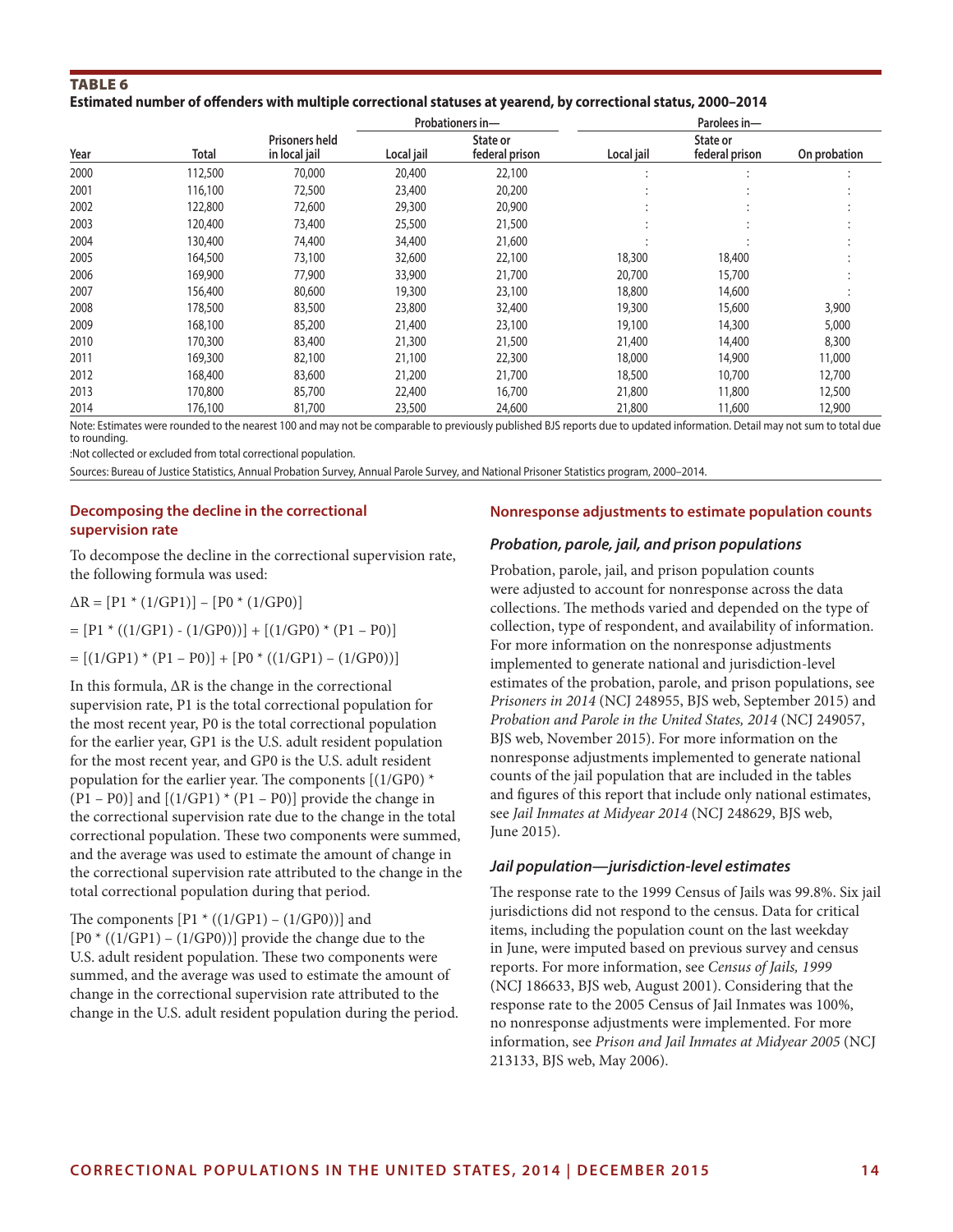Nonresponse in the 2013 Census of Jails and 2014 DCRP was minimal. The unit response rate to the 2013 Census of Jails was 92.4% and the 2014 DCRP was 95.8% at the time of this report. The item response rate for the December 31 confined jail population total was 99.3% in the 2013 Census of Jails and 99.0% in the 2014 DCRP.

For jails that did not participate in the 2013 Census of Jails or 2014 DCRP or were not able to provide the yearend confined population count, a sequential hot-deck imputation procedure was used to impute values. This procedure used respondent (donor) data as a substitute for missing values. The donor for each nonrespondent was randomly selected from within a set of similar jails, which was sorted by the previous-year population value. The resulting imputed values are generally similar to previous-year reported values, but are not identical due to differences between each donor and nonrespondent pair and the year-to-year fluctuation in donor population values.

Because the 2013 Census of Jails and 2014 DCRP data collections used a census design (no sampling), each jail was initially self-representing and had a design weight of 1. To reduce nonresponse bias, responding jails had their weight adjusted via post-stratification to allow their responses to represent jails that did not respond. The description of the weighting used in the 2014 DCRP is described next. The method used for the 2013 Census of Jails was similar. For more information, see *Census of Jails: Population Changes, 1999– 2013* (NCJ 248627, BJS web, November 2015).

Control totals for the 2014 confined jail population from the DCRP were estimated at the state level as follows:

- The year-to-year change in confined jail population among respondents to both the 2013 and 2014 DCRP was computed within the state.
- Plausible values for the 2013 confined population were imputed for jails that did not report to the DCRP in 2013 using a hot-deck procedure that randomly selected a donor for each nonrespondent from within a set of jails that reported similar confined jail populations in the prior year.
- Estimated 2014 values were calculated by multiplying the yearly change rate and the 2013 DCRP estimate of confined population for jails that did not respond to the 2014 DCRP.
- The sum of reported, item-imputed, and DCRP-estimated values for the 2014 confined jail population for each state served as the control totals for the post-stratification procedure. The post-stratification weight adjustment factor was identical for all jails within a state and was computed as

the ratio of the control total for state *i* to the sum of the reported and item-imputed 2014 DCRP confined jail population values for state *i*:

$$
PSAdji = \frac{Control totali}{\sum_{j=1}^{n_i} Reported confinedj + Item imputed confinedj}
$$

The final analysis weight is the product of the design weight and the post-stratification adjustment factor. Because the design weight was 1 for all jails, the analysis weight is equal to the adjustment factor.

### **Nonresponse adjustments to estimate males and females under correctional supervision**

The number of males and the number of females on probation or parole in 2013 and 2014 were adjusted to account for nonresponse using a ratio adjustment method. For jurisdictions that did not provide data on sex for a single year, the sex distribution reported the prior or subsequent year was used. For jurisdictions that did not provide data on sex for a portion of their population, the sex distribution of the known portion of the population was used to impute for the unknown portion because it was assumed that the distributions were the same. For jurisdictions that were unable to provide any data on sex for more than 1 year, the state national average was used to impute the number of males and females supervised in those states. Adjusted jurisdiction totals were then aggregated to produce national estimates of the number of males and females on probation and parole.

The counts of prisoners by sex in 2013 and 2014 were adjusted to account for nonresponse using either external sources or a ratio adjustment method. When possible, BJS used information available on state department of corrections' websites to impute the number of males and females under the jurisdiction of that state's prison system within the reference year. Otherwise, the sex distribution reported by the state in a recent, prior year was used to impute the number of males and females in the reference year. For more information, see *Prisoners in 2014* (NCJ 248955, BJS web, September 2015).

For jails that were unable to report the number of males and females confined at yearend 2013 or 2014, the same sequential hot-deck imputation procedure described in *Jail population jurisdiction-level estimates* to impute for the confined jail population was also used to impute for the number of males and females confined in jail. Control totals for the 2014 confined jail population by sex were estimated at the state level as described in the section about weighting under the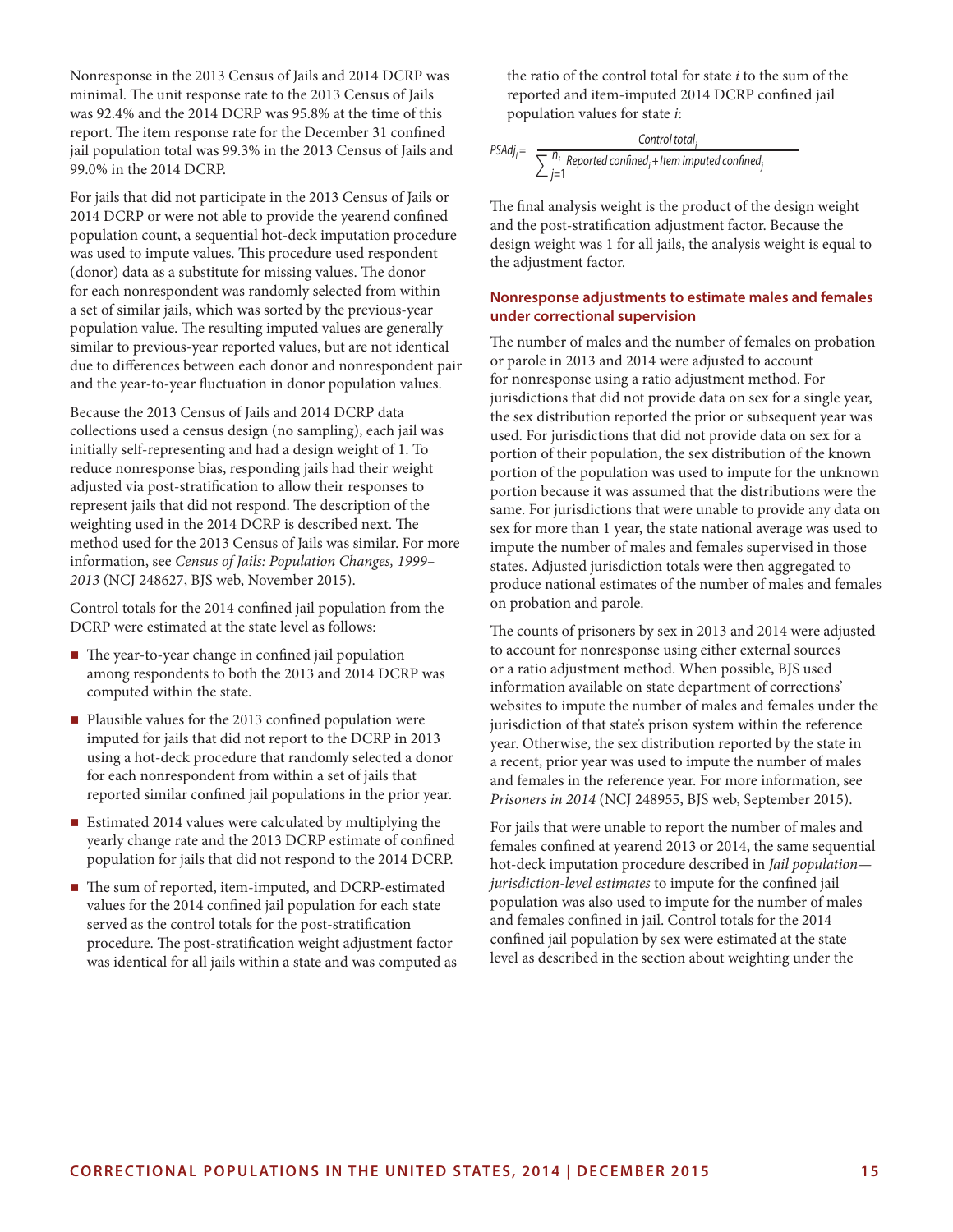heading *Jail population—jurisdiction-level estimates*. A similar method was used to estimate 2013 control totals by sex. More information can be found in *Census of Jails: Population Changes, 1999–2013* (NCJ 248627, BJS web, November 2015).

To generate estimates of the total correctional population in 2013 and 2014 by sex and jurisdiction, ratio estimation was used to account for male and female offenders with multiple correctional statuses in each jurisdiction. These adjustments were made by correctional status and were based on reported counts, by jurisdiction, of the number of offenders by sex and the number of offenders with multiple correctional statuses:

- To estimate the number of male and female prisoners held in local jails, the distribution of the prison population by sex within the reference year was applied to the number of prisoners in local jails by jurisdiction. The estimated number of male prisoners held in local jails was then subtracted from the total number of males under correctional supervision by jurisdiction. This same method was used to adjust the number of females under correctional supervision by jurisdiction.
- $\blacksquare$  The correctional population estimates in each jurisdiction were also adjusted to account for the number of males and females on probation who were held in prisons or local jails. The distribution of the local jail population by sex was applied to the number of probationers in local jails by jurisdiction within the reference year to estimate the number of males and females with both correctional statuses. In addition, the distribution of the prison population by sex was applied to the total number of probationers in prison within the reference year to estimate the number of males and females with both correctional statuses. The estimated number of male probationers in prisons and local jails was then subtracted from the number of males under correctional supervision within the reference year by jurisdiction, and this same method was used to adjust the number of females under correctional supervision by jurisdiction. This method was also employed to account for parolees held in prisons or local jails and the totals, by sex, were excluded from the number of males and females under correctional supervision in each jurisdiction.

■ To estimate the number of males and females on parole who were also on probation in 2013 and 2014, the distribution of the parole population by sex within the reference year was applied to the number of parolees on probation in each jurisdiction. The estimated number of males with dual community supervision statuses was then subtracted from the number of males under correctional supervision by jurisdiction. This same method was used to adjust the number of females under correctional supervision.

### **Comparability of jurisdiction-level estimates over time**

All jurisdiction-level estimates included in this report are based on data reported within the reference year. Some jurisdictions update their population counts for different reasons after submitting their data to BJS. Updated population counts usually include data that were not entered into the information system before the survey was submitted or data that were not fully processed by yearend.

Also, some jurisdictions have experienced reporting changes for one or more correctional population collections over time. These changes may result because of administrative changes, such as consolidating databases or implementing new information systems, resulting in data review and cleanup; reconciling offender records; reclassifying offenders, including those on probation to parole and offenders on dual community supervision statuses; and including certain subpopulations that were not previously reported.

For these reasons, comparisons between jurisdictions and comparisons between years for the same jurisdiction over time may not be valid. More detailed information about updates and reporting changes that impact the ability to make jurisdiction-level comparisons over time can be found in the source reports for each of the four correctional populations, such as the *Probation and Parole in the United States* series or *Prisoners* series, within the particular reference year.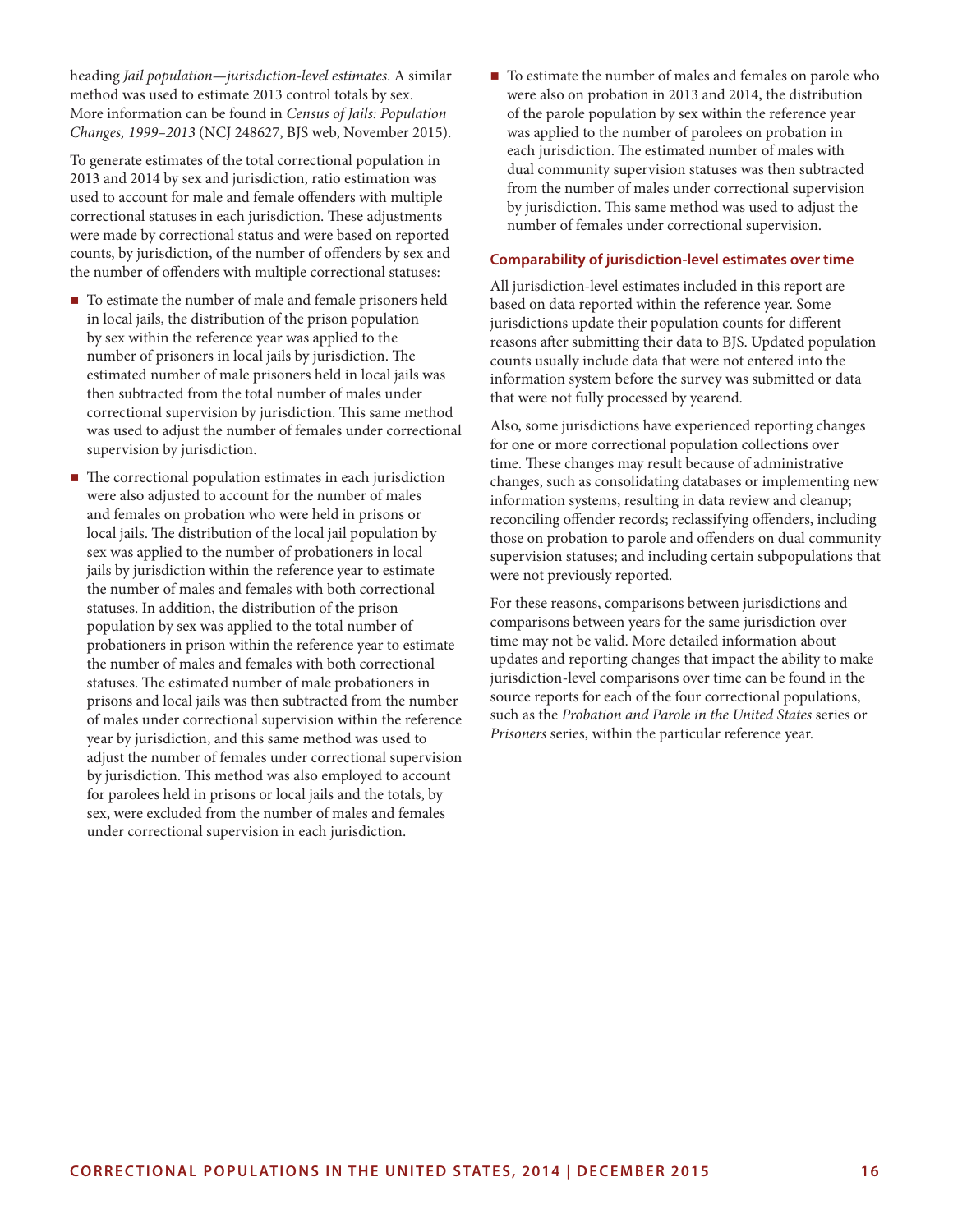# Appendix Table 1 **Estimated number and rate of persons supervised by U.S. adult correctional systems, by correctional status and jurisdiction, 2014**

| <b>Total correctional population</b><br>Number under<br>Correctional<br>Community<br>correctional<br>Number on<br>supervision rate per<br>Number in prison<br>supervision rate per<br>100,000 U.S. residents<br>probation or parole, 100,000 U.S. residents<br>supervision,<br>or local jail,<br>12/31/2014 <sup>c</sup><br>12/31/2014 <sup>d</sup><br>Jurisdiction<br>12/31/2014 <sup>a</sup><br>age 18 or older <sup>b</sup><br>age 18 or older <sup>b</sup> | Incarceration<br>rate per<br>100,000 U.S. residents<br>age 18 or older <sup>b</sup> |
|----------------------------------------------------------------------------------------------------------------------------------------------------------------------------------------------------------------------------------------------------------------------------------------------------------------------------------------------------------------------------------------------------------------------------------------------------------------|-------------------------------------------------------------------------------------|
|                                                                                                                                                                                                                                                                                                                                                                                                                                                                |                                                                                     |
| U.S. total <sup>e</sup><br>4,708,100<br>1,910<br>6,814,600<br>2,760<br>2,188,000                                                                                                                                                                                                                                                                                                                                                                               | 890                                                                                 |
| Federalf<br>140<br>50<br>338,000<br>209,600<br>128,400                                                                                                                                                                                                                                                                                                                                                                                                         | 90                                                                                  |
| 2,630<br>4,579,700<br>1,860<br>1,978,300<br><b>State</b><br>6,476,600                                                                                                                                                                                                                                                                                                                                                                                          | 800                                                                                 |
| Alabama<br>104,900<br>2,790<br>61,400<br>1,640<br>45,800                                                                                                                                                                                                                                                                                                                                                                                                       | 1,220                                                                               |
| Alaska<br>2,650<br>9,300<br>1,690<br>5,300<br>14,600                                                                                                                                                                                                                                                                                                                                                                                                           | 960                                                                                 |
| 133,600<br>2,590<br>80,700<br>1,570<br>54,800<br>Arizona                                                                                                                                                                                                                                                                                                                                                                                                       | 1,060                                                                               |
| Arkansas<br>69,100<br>3,050<br>49,300<br>2,170<br>23,100                                                                                                                                                                                                                                                                                                                                                                                                       | 1,020                                                                               |
| California<br>1,980<br>1,280<br>207,100<br>589,600<br>382,600                                                                                                                                                                                                                                                                                                                                                                                                  | 690                                                                                 |
| Colorado<br>2,890<br>89,100<br>2,150<br>119,800<br>31,500                                                                                                                                                                                                                                                                                                                                                                                                      | 760                                                                                 |
| Connecticut<br>62,300<br>2,200<br>45,600<br>1,610<br>16,600                                                                                                                                                                                                                                                                                                                                                                                                    | 590                                                                                 |
| Delaware<br>23,300<br>3,170<br>16,300<br>2,220<br>7,000                                                                                                                                                                                                                                                                                                                                                                                                        | 950                                                                                 |
| 11,900<br>1,600<br>District of Columbia <sup>9</sup><br>2,180<br>11,400<br>2,070                                                                                                                                                                                                                                                                                                                                                                               | 300                                                                                 |
| Florida<br>382,600<br>2,390<br>231,600<br>1,450<br>153,600                                                                                                                                                                                                                                                                                                                                                                                                     | 960                                                                                 |
| Georgiah<br>7,580<br>491,800<br>6,430<br>91,000<br>579,600                                                                                                                                                                                                                                                                                                                                                                                                     | 1,190                                                                               |
| Hawaii<br>2,540<br>28,300<br>22,500<br>2,010<br>5,900                                                                                                                                                                                                                                                                                                                                                                                                          | 530                                                                                 |
| Idahoi<br>48,600<br>4,010<br>37,700<br>3,110<br>11,000                                                                                                                                                                                                                                                                                                                                                                                                         | 910                                                                                 |
| Illinois<br>219,000<br>2,210<br>151,800<br>1,530<br>67,200                                                                                                                                                                                                                                                                                                                                                                                                     | 680                                                                                 |
| Indiana<br>3,480<br>128,100<br>2,540<br>47,100<br>175,200                                                                                                                                                                                                                                                                                                                                                                                                      | 940                                                                                 |
| 46,500<br>1,940<br>35,500<br>12,700<br>lowa<br>1,490                                                                                                                                                                                                                                                                                                                                                                                                           | 530                                                                                 |
| 930<br>37,400<br>20,400<br>17,000<br>Kansas<br>1,710                                                                                                                                                                                                                                                                                                                                                                                                           | 780                                                                                 |
| Kentucky<br>103,600<br>3,040<br>70,800<br>2,080<br>33,500                                                                                                                                                                                                                                                                                                                                                                                                      | 980                                                                                 |
| Louisiana<br>113,600<br>3,200<br>70,600<br>1,990<br>49,100                                                                                                                                                                                                                                                                                                                                                                                                     | 1,380                                                                               |
| 940<br>610<br>Maine<br>10,100<br>6,600<br>4,100                                                                                                                                                                                                                                                                                                                                                                                                                | 380                                                                                 |
| 109,700<br>2,360<br>91,100<br>1,960<br>31,100<br>Maryland                                                                                                                                                                                                                                                                                                                                                                                                      | 670                                                                                 |
| Massachusetts<br>1,680<br>90,300<br>70,200<br>1,310<br>20,300                                                                                                                                                                                                                                                                                                                                                                                                  | 380                                                                                 |
| 256,700<br>3,330<br>199,000<br>2,580<br>Michigan<br>59,400                                                                                                                                                                                                                                                                                                                                                                                                     | 770                                                                                 |
| 2,870<br>2,490<br>Minnesota<br>120,500<br>104,300<br>16,200                                                                                                                                                                                                                                                                                                                                                                                                    | 390                                                                                 |
| 69,700<br>3,070<br>44,300<br>1,950<br>25,400<br>Mississippi                                                                                                                                                                                                                                                                                                                                                                                                    | 1,120                                                                               |
| 109,500<br>2,340<br>65,800<br>43,700<br>Missouri<br>1,400                                                                                                                                                                                                                                                                                                                                                                                                      | 930                                                                                 |
| 14,500<br>1,810<br>9,700<br>1,210<br>5,500<br>Montana                                                                                                                                                                                                                                                                                                                                                                                                          | 680                                                                                 |
| 14,000<br>990<br>8,500<br>Nebraska<br>22,500<br>1,580                                                                                                                                                                                                                                                                                                                                                                                                          | 600                                                                                 |
| Nevada<br>37,500<br>1,710<br>18,000<br>820<br>19,600                                                                                                                                                                                                                                                                                                                                                                                                           | 890                                                                                 |
| New Hampshire<br>11,200<br>1,050<br>6,300<br>590<br>4,900                                                                                                                                                                                                                                                                                                                                                                                                      | 460                                                                                 |
| 164,500<br>2,370<br>130,800<br>1,880<br>New Jersey<br>35,200                                                                                                                                                                                                                                                                                                                                                                                                   | 510                                                                                 |
| New Mexico<br>32,500<br>2,050<br>18,100<br>1,140<br>14,400                                                                                                                                                                                                                                                                                                                                                                                                     | 910                                                                                 |
| New York<br>222,100<br>1,430<br>149,100<br>960<br>77,500                                                                                                                                                                                                                                                                                                                                                                                                       | 500                                                                                 |
| North Carolina<br>2,000<br>99,300<br>1,290<br>54,300<br>153,600                                                                                                                                                                                                                                                                                                                                                                                                | 710                                                                                 |
| North Dakota<br>9,300<br>1,610<br>6,200<br>1,070<br>3,200                                                                                                                                                                                                                                                                                                                                                                                                      | 550                                                                                 |
| Ohio<br>3,630<br>256,200<br>2,850<br>326,300<br>71,200                                                                                                                                                                                                                                                                                                                                                                                                         | 790                                                                                 |
| Oklahoma<br>69,600<br>2,370<br>31,100<br>1,060<br>38,400                                                                                                                                                                                                                                                                                                                                                                                                       | 1,310                                                                               |
| 82,700<br>2,640<br>61,900<br>1,980<br>20,900<br>Oregon                                                                                                                                                                                                                                                                                                                                                                                                         | 670                                                                                 |
| Pennsylvania<br>360,800<br>3,570<br>281,400<br>2,780<br>85,200                                                                                                                                                                                                                                                                                                                                                                                                 | 840                                                                                 |
| Rhode Island<br>25,100<br>2,970<br>24,100<br>2,850<br>3,400                                                                                                                                                                                                                                                                                                                                                                                                    | 400                                                                                 |
| South Carolina<br>71,900<br>40,000<br>31,900<br>1,910<br>1,060                                                                                                                                                                                                                                                                                                                                                                                                 | 850                                                                                 |
| South Dakota<br>14,500<br>2,240<br>9,400<br>1,460<br>5,100                                                                                                                                                                                                                                                                                                                                                                                                     | 800                                                                                 |
| Tennessee<br>119,900<br>2,360<br>76,400<br>1,500<br>46,900                                                                                                                                                                                                                                                                                                                                                                                                     | 920                                                                                 |
| 699,300<br>3,490<br>496,900<br>2,480<br>219,100<br>Texas                                                                                                                                                                                                                                                                                                                                                                                                       | 1,090                                                                               |
| Utah<br>25,700<br>1,250<br>15,300<br>740<br>12,600                                                                                                                                                                                                                                                                                                                                                                                                             | 620                                                                                 |
| 8,400<br>1,670<br>6,800<br>1,340<br>2,000<br>Vermont                                                                                                                                                                                                                                                                                                                                                                                                           | 390                                                                                 |
| 880<br>115,300<br>1,780<br>56,700<br>58,600<br>Virginia                                                                                                                                                                                                                                                                                                                                                                                                        | 900                                                                                 |

*Continued on next page*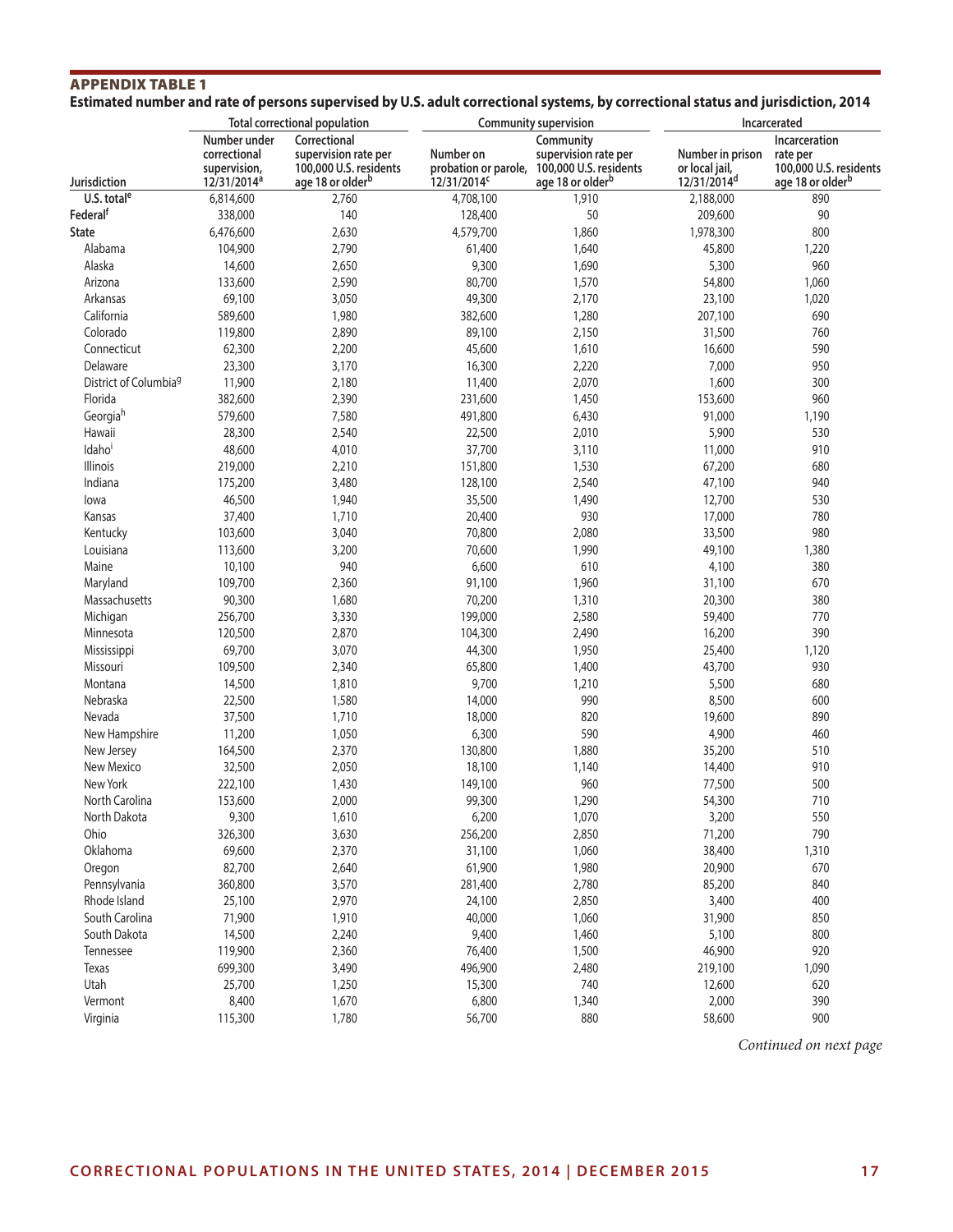### APPENDIX TABLE 1 (continued) **Estimated number and rate of persons supervised by U.S. adult correctional systems, by correctional status and jurisdiction, 2014**

|                     |                                                             | Total correctional population                                                                  |                                                              | <b>Community supervision</b>                                                                | Incarcerated                                                  |                                                                                            |  |
|---------------------|-------------------------------------------------------------|------------------------------------------------------------------------------------------------|--------------------------------------------------------------|---------------------------------------------------------------------------------------------|---------------------------------------------------------------|--------------------------------------------------------------------------------------------|--|
| <b>Jurisdiction</b> | Number under<br>correctional<br>supervision,<br>12/31/2014ª | Correctional<br>supervision rate per<br>100,000 U.S. residents<br>age 18 or older <sup>b</sup> | Number on<br>probation or parole,<br>12/31/2014 <sup>c</sup> | Community<br>supervision rate per<br>100,000 U.S. residents<br>age 18 or older <sup>b</sup> | Number in prison<br>or local jail,<br>12/31/2014 <sup>d</sup> | <b>Incarceration</b><br>rate per<br>100,000 U.S. residents<br>age 18 or older <sup>b</sup> |  |
| Washington          | 133,000                                                     | 2,420                                                                                          | 104,000                                                      | ,890                                                                                        | 30,900                                                        | 560                                                                                        |  |
| West Virginia       | 19,600                                                      | .330                                                                                           | 9,900                                                        | 680                                                                                         | 9,900                                                         | 670                                                                                        |  |
| Wisconsin           | 97,300                                                      | 2,180                                                                                          | 64,500                                                       | ,440                                                                                        | 34,600                                                        | 770                                                                                        |  |
| Wyoming             | 9,700                                                       | 2,180                                                                                          | 5,900                                                        | ,330                                                                                        | 3,800                                                         | 850                                                                                        |  |

Note: Counts were rounded to the nearest 100, and rates were rounded to the nearest 10. Detail may not sum to total due to rounding and because offenders with multiple correctional statuses were excluded from totals. Counts include estimates for nonresponding jurisdictions. See *Methodology*.

<sup>a</sup>Excludes an estimated 81,700 prisoners held in local jails; 23,500 probationers in prisons; 24,600 probationers in local jails; 21,800 parolees in local jails;

11,600 parolees in prisons; and 12,900 parolees on probation. See table 6.

<sup>b</sup>Rates were computed using estimates of the U.S. resident population of persons age 18 or older within jurisdiction.

cExcludes an estimated 12,900 parolees on probation. See table 6.

dExcludes an estimated 81,700 prisoners held in local jails. See table 6.

eTotal correctional population and total number in prison or local jail include local jail counts that are based on December 31, 2014, in order to produce jurisdiction-level estimates. For this reason, with the exception of appendix table 2, the totals in this table differ from the national estimates presented in other tables and figures in this report. See *Methodology*.

f Excludes about 11,900 inmates who were not held in locally operated jails but in facilities that were operated by the Federal Bureau of Prisons and functioned as jails. gAfter 2001, responsibility for sentenced prisoners was transferred to the Federal Bureau of Prisons. Therefore, the 2005 and 2013 incarcerated populations represent inmates held in local jails.

<sup>h</sup>Total correctional population and community supervision population estimates include misdemeanant probation cases, not individuals, supervised by private companies and may overstate the number of offenders under supervision.

i Total correctional population and community supervision population include estimates of probationers supervised for a misdemeanor based on admissions and may overstate the number of offenders under supervision.

Sources: Bureau of Justice Statistics, Annual Probation Survey, Annual Parole Survey, Deaths in Custody Reporting Program, and National Prisoner Statistics program, 2014; and U.S. Census Bureau, unpublished U.S. resident population estimates within jurisdiction on January 1, 2015.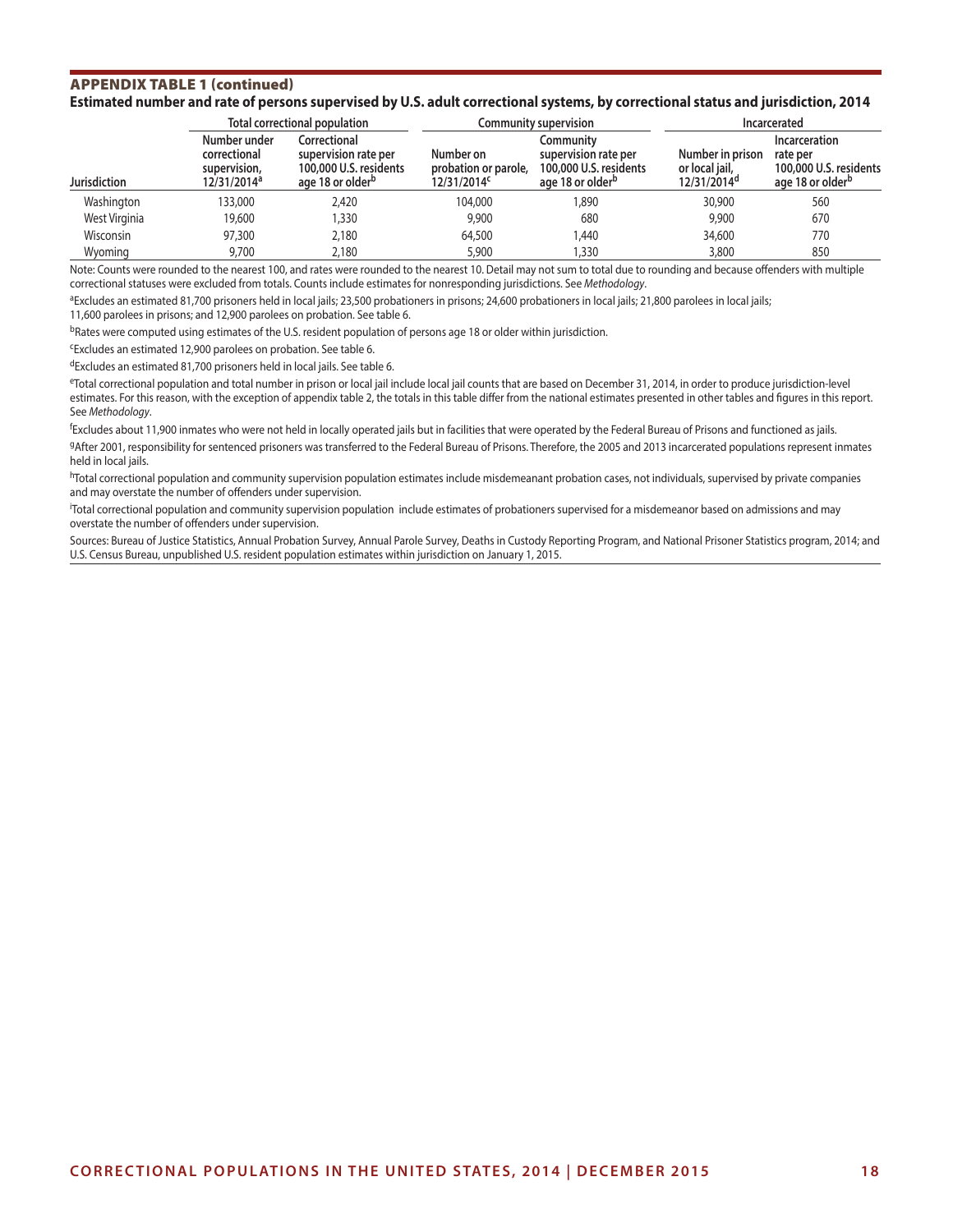### Appendix Table 2 **Estimated number and rate of persons supervised by U.S. adult correctional systems, by sex and jurisdiction, 2013 and 2014**

|                                   |                    |           | Total correctional population, 12/31/2013 |        |                                                             |                           |           | Total correctional population, 12/31/2014 |       |                                                             |  |
|-----------------------------------|--------------------|-----------|-------------------------------------------|--------|-------------------------------------------------------------|---------------------------|-----------|-------------------------------------------|-------|-------------------------------------------------------------|--|
|                                   |                    | Number    |                                           |        | Rate per 100,000 U.S.<br>residents of all ages <sup>a</sup> |                           | Number    |                                           |       | Rate per 100,000 U.S.<br>residents of all ages <sup>a</sup> |  |
| Jurisdiction                      | Total <sup>b</sup> | Male      | Female                                    | Male   | Female                                                      | <b>Total</b> <sup>b</sup> | Male      | Female                                    | Male  | Female                                                      |  |
| U.S. total <sup>c</sup>           | 6,903,600          | 5,647,300 | 1,256,300                                 | 3,610  | 780                                                         | 6,814,600                 | 5,563,100 | 1,251,600                                 | 3,530 | 770                                                         |  |
| Federal <sup>d</sup>              | 347,000            | 308,600   | 38,400                                    | 200    | 20                                                          | 338,000                   | 300,600   | 37,400                                    | 190   | 20                                                          |  |
| <b>State</b>                      | 6,556,600          | 5,338,700 | 1,217,900                                 | 3,410  | 750                                                         | 6,476,600                 | 5,262,500 | 1,214,100                                 | 3,340 | 750                                                         |  |
| Alabamad                          | 115,500            | 98,500    | 17,100                                    | 4,200  | 690                                                         | 104,900                   | 87,400    | 17,500                                    | 3,710 | 700                                                         |  |
| Alaska                            | 14,600             | 12,200    | 2,500                                     | 3,150  | 710                                                         | 14,600                    | 12,100    | 2,400                                     | 3,130 | 690                                                         |  |
| Arizona                           | 132,300            | 111,100   | 21,200                                    | 3,350  | 630                                                         | 133,600                   | 111,900   | 21,700                                    | 3,330 | 640                                                         |  |
| Arkansas                          | 70,100             | 56,400    | 13,700                                    | 3,870  | 910                                                         | 69,100                    | 55,500    | 13,500                                    | 3,800 | 890                                                         |  |
| California                        | 601,800            | 506,800   | 95,000                                    | 2,640  | 490                                                         | 589,600                   | 495,500   | 94,100                                    | 2,560 | 480                                                         |  |
| Colorado                          | 120,500            | 95,000    | 25,500                                    | 3,560  | 960                                                         | 119,800                   | 94,000    | 25,800                                    | 3,470 | 960                                                         |  |
| Connecticut                       | 62,900             | 52,700    | 10,200                                    | 3,000  | 550                                                         | 62,300                    | 51,500    | 10,700                                    | 2,930 | 580                                                         |  |
| Delaware                          | 23,700             | 19,100    | 4,600                                     | 4,240  | 960                                                         | 23,300                    | 18,800    | 4,500                                     | 4,130 | 930                                                         |  |
| District of Columbia <sup>e</sup> | 13,700             | 11,700    | 2,000                                     | 3,770  | 580                                                         | 11,900                    | 10,200    | 1,800                                     | 3,230 | 520                                                         |  |
| Florida                           | 389,200            | 314,400   | 74,800                                    | 3,260  | 740                                                         | 382,600                   | 308,800   | 73,700                                    | 3,150 | 720                                                         |  |
| Georgia <sup>t</sup>              | 623,500            | 496,600   | 126,800                                   | 10,120 | 2,470                                                       | 579,600                   | 463,800   | 115,800                                   | 9,370 | 2,230                                                       |  |
| Hawaii                            | 28,900             | 22,800    | 6,200                                     | 3,190  | 890                                                         | 28,300                    | 22,300    | 6,000                                     | 3,100 | 850                                                         |  |
| Idaho <sup>g</sup>                | 46,200             | 35,900    | 10,300                                    | 4,410  | 1,270                                                       | 48,600                    | 37,700    | 10,900                                    | 4,580 | 1,330                                                       |  |
| Illinois                          | 222,700            | 183,500   | 39,200                                    | 2,900  | 600                                                         | 219,000                   | 181,000   | 38,000                                    | 2,860 | 580                                                         |  |
| Indiana                           | 179,100            | 142,200   | 36,900                                    | 4,380  | 1,100                                                       | 175,200                   | 139,300   | 35,900                                    | 4,280 | 1,070                                                       |  |
| lowa                              | 45,900             | 36,300    | 9,600                                     | 2,360  | 610                                                         | 46,500                    | 36,600    | 9,900                                     | 2,360 | 630                                                         |  |
| Kanasas                           | 37,100             | 30,900    | 6,200                                     | 2,140  | 430                                                         | 37,400                    | 31,200    | 6,200                                     | 2,150 | 420                                                         |  |
| Kentucky <sup>d</sup>             | 97,500             | 73,500    | 24,000                                    | 3,390  | 1,070                                                       | 103,600                   | 77,900    | 25,700                                    | 3,580 | 1,150                                                       |  |
| Louisiana                         | 115,300            | 97,700    | 17,700                                    | 4,300  | 750                                                         | 113,600                   | 96,300    | 17,400                                    | 4,220 | 730                                                         |  |
| Maine                             | 10,500             | 8,900     | 1,700                                     | 1,370  | 250                                                         | 10,100                    | 8,400     | 1,700                                     | 1,290 | 250                                                         |  |
| Maryland <sup>d</sup>             | 74,900             | 67,200    | 7,700                                     | 2,330  | 250                                                         | 109,700                   | 92,100    | 17,700                                    | 3,170 | 570                                                         |  |
| Massachusetts                     | 90,700             | 76,100    | 14,600                                    | 2,330  | 420                                                         | 90,300                    | 75,900    | 14,400                                    | 2,310 | 410                                                         |  |
| Michigand                         | 253,500            | 203,300   | 50,200                                    | 4,180  | 1,000                                                       | 256,700                   | 203,200   | 53,400                                    | 4,170 | 1,060                                                       |  |
| Minnesota                         | 123,500            | 97,400    | 26,100                                    | 3,600  | 950                                                         | 120,500                   | 95,500    | 25,000                                    | 3,510 | 910                                                         |  |
| Mississippi                       | 67,600             | 52,400    | 15,200                                    | 3,600  | 990                                                         | 69,700                    | 58,200    | 11,500                                    | 4,000 | 750                                                         |  |
| Missouri                          | 113,400            | 93,000    | 20,400                                    | 3,130  | 660                                                         | 109,500                   | 89,400    | 20,100                                    | 3,000 | 650                                                         |  |
| Montana                           | 14,800             | 12,100    | 2,700                                     | 2,360  | 530                                                         | 14,500                    | 11,700    | 2,800                                     | 2,270 | 550                                                         |  |
| Nebraska                          | 23,200             | 18,500    | 4,600                                     | 1,980  | 490                                                         | 22,500                    | 17,800    | 4,700                                     | 1,890 | 500                                                         |  |
| Nevada                            | 37,200             | 31,000    | 6,300                                     | 2,190  | 450                                                         | 37,500                    | 31,400    | 6,100                                     | 2,190 | 430                                                         |  |
| New Hampshire                     | 11,100             | 9,300     | 1,800                                     | 1,420  | 270                                                         | 11,200                    | 9,300     | 1,900                                     | 1,420 | 280                                                         |  |
| New Jersey                        | 164,100            | 137,900   | 26,300                                    | 3,170  | 580                                                         | 164,500                   | 137,300   | 27,200                                    | 3,140 | 590                                                         |  |
| New Mexico                        | 34,500             | 27,700    | 6,900                                     | 2,680  | 650                                                         | 32,500                    | 26,000    | 6,500                                     | 2,520 | 620                                                         |  |
| New York                          | 227,200            | 197,500   | 29,700                                    | 2,060  | 290                                                         | 222,100                   | 192,300   | 29,800                                    | 2,000 | 290                                                         |  |
| North Carolina                    | 156,100            | 126,500   | 29,600                                    | 2,620  | 580                                                         | 153,600                   | 124,100   | 29,500                                    | 2,550 | 580                                                         |  |
| North Dakota                      | 8,300              | 6,500     | 1,800                                     | 1,730  | 500                                                         | 9,300                     | 7,300     | 2,000                                     | 1,900 | 550                                                         |  |
| Ohio                              | 335,600            | 255,800   | 79,900                                    | 4,510  | 1,350                                                       | 326,300                   | 251,000   | 75,300                                    | 4,410 | 1,270                                                       |  |
| Oklahoma                          | 67,600             | 55,900    | 11,700                                    | 2,920  | 600                                                         | 69,600                    | 57,700    | 11,900                                    | 2,990 | 610                                                         |  |
| Oregon                            | 82,300             | 68,200    | 14,100                                    | 3,490  | 710                                                         | 82,700                    | 68,200    | 14,500                                    | 3,460 | 720                                                         |  |
| Pennsylvania                      | 357,400            | 286,700   | 70,700                                    | 4,590  | 1,080                                                       | 360,800                   | 284,700   | 76,100                                    | 4,540 | 1,160                                                       |  |
| Rhode Island                      | 24,600             | 20,900    | 3,700                                     | 4,090  | 680                                                         | 25,100                    | 21,300    | 3,800                                     | 4,160 | 700                                                         |  |
| South Carolina                    | 73,500             | 62,700    | 10,800                                    | 2,680  | 440                                                         | 71,900                    | 61,000    | 10,800                                    | 2,580 | 430                                                         |  |
| South Dakota                      | 14,800             | 11,900    | 2,900                                     | 2,790  | 690                                                         | 14,500                    | 11,600    | 2,800                                     | 2,690 | 660                                                         |  |
| Tennessee                         | 121,700            | 97,600    | 24,200                                    | 3,070  | 720                                                         | 119,900                   | 95,900    | 24,000                                    | 2,990 | 710                                                         |  |
| Texas                             | 712,000            | 574,200   | 137,800                                   | 4,330  | 1,020                                                       | 699,300                   | 564,200   | 135,100                                   | 4,180 | 990                                                         |  |
| Utah                              | 25,300             | 20,500    | 4,800                                     | 1,390  | 330                                                         | 25,700                    | 20,600    | 5,100                                     | 1,380 | 350                                                         |  |
| Vermont                           | 8,600              | 6,900     | 1,800                                     | 2,230  | 570                                                         | 8,400                     | 6,700     | 1,700                                     | 2,170 | 540                                                         |  |
| Virginia                          | 114,500            | 95,900    | 18,600                                    | 2,350  | 440                                                         | 115,300                   | 95,900    | 19,400                                    | 2,330 | 460                                                         |  |
| Washington <sup>d</sup>           | 139,400            | 112,600   | 26,900                                    | 3,210  | 770                                                         | 133,000                   | 106,600   | 26,500                                    | 3,000 | 750                                                         |  |
| West Virginia <sup>d</sup>        | 20,500             | 16,000    | 4,500                                     | 1,750  | 480                                                         | 19,600                    | 15,500    | 4,100                                     | 1,700 | 440                                                         |  |
| Wisconsin                         | 97,900             | 83,000    | 14,900                                    | 2,910  | 510                                                         | 97,300                    | 82,300    | 15,000                                    | 2,870 | 520                                                         |  |
| Wyoming                           | 9,700              | 7,700     | 2,000                                     | 2,590  | 700                                                         | 9,700                     | 7,700     | 2,000                                     | 2,580 | 700                                                         |  |

Note: Counts were rounded to the nearest 100, and rates were rounded to the nearest 10. Detail may not sum to total due to rounding and because offenders with multiple correctional statuses were excluded from totals. Count

aRates were computed using estimates of the resident population of persons of all ages within jurisdiction, by sex. U.S. resident population estimates of persons age 18 or older were not available by sex. For this reason, jurisdiction-level rates in other tables of this report may not be comparable to the rates in this table.

bExcludes, by jurisdiction, an estimated 154,100 males and 16,700 females in 2013 and 157,900 males and 18,200 females with multiple correctional statuses. See *Methodology*. c Total correctional population includes local jail counts that are based on December 31 in order to produce jurisdiction-level estimates. For this reason, with the exception of

appendix tables 1 and 3, the estimates in this table differ from other estimates in this report. See Methodology.<br><sup>d</sup>Estimates may not be comparable between years due to updated information or changes in reporting. See Met

eAfter 2001, responsibility for sentenced prisoners was transferred to the Federal Bureau of Prisons. Therefore, the 2005 and 2013 incarcerated populations represent inmates held in local jails.

f Estimates include misdemeanant probation cases, not individuals, supervised by private companies and may overstate the number of offenders under supervision. gIncludes estimates of probationers supervised for a misdemeanor based on admissions and may overstate the number of offenders under supervision.

Sources: Bureau of Justice Statistics, Annual Probation Survey, Annual Parole Survey, Deaths in Custody Reporting Program, Deaths in Custody Reporting Program—Annual Summary on Inmates under Jail Jurisdiction, and National Prisoner Statistics program, 2013–2014; and U.S. Census Bureau, unpublished U.S. resident population estimates within jurisdiction, by sex, for January 1 of the following year.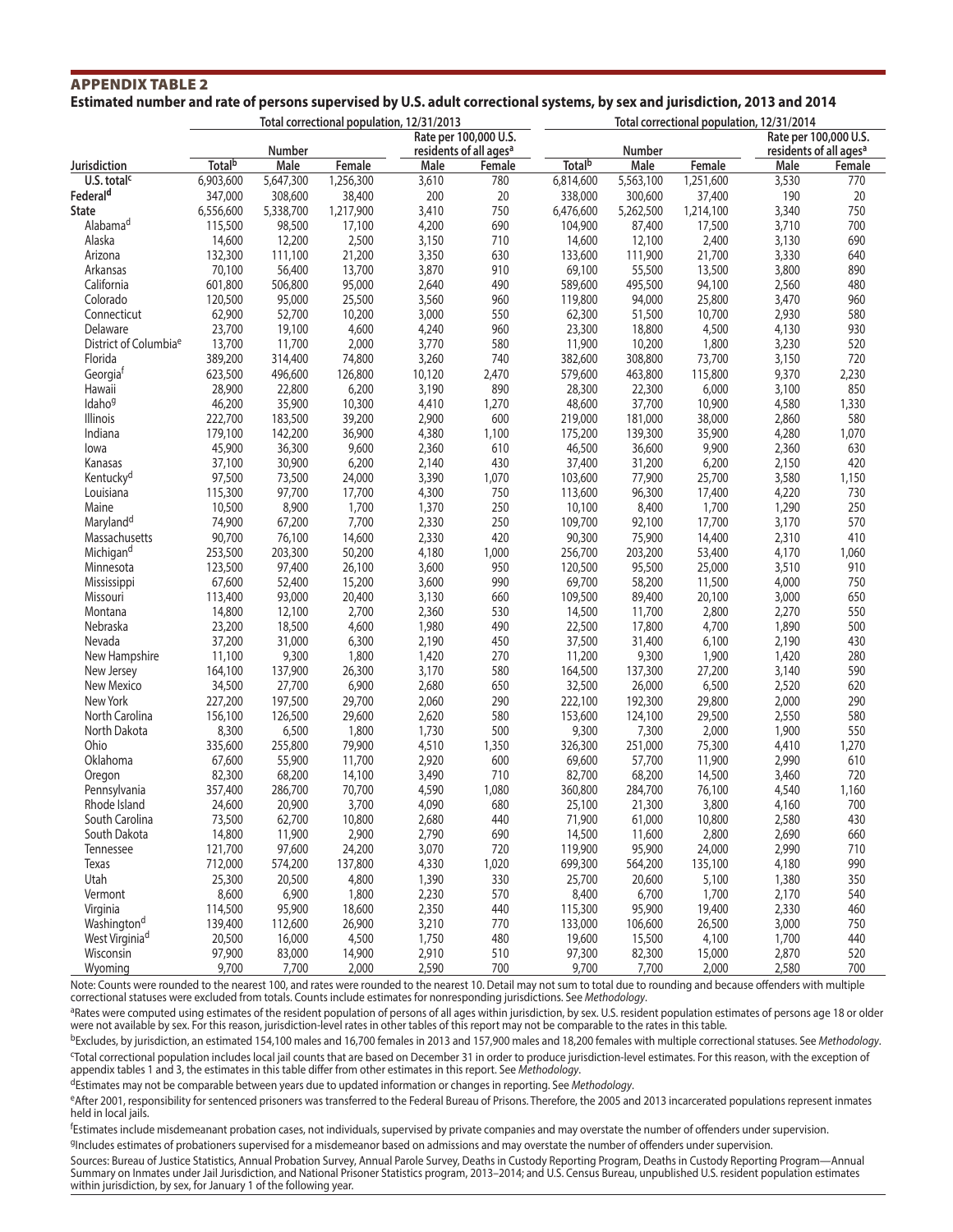# Appendix Table 3

**Estimated number of persons supervised by U.S. adult correctional systems, by correctional status and jurisdiction, 1999, 2005, and 2013**

|                             |                            | 1999                                   |                             |                            | 2005                                   |                                         |                            | 2013                                   |                             |
|-----------------------------|----------------------------|----------------------------------------|-----------------------------|----------------------------|----------------------------------------|-----------------------------------------|----------------------------|----------------------------------------|-----------------------------|
|                             | <b>Total</b>               | Community                              |                             | <b>Total</b>               | Community                              |                                         | <b>Total</b>               | Community                              |                             |
| Jurisdiction                | correctional<br>population | supervision<br>population <sup>a</sup> | Incarcerated<br>populationb | correctional<br>population | supervision<br>population <sup>a</sup> | Incarcerated<br>population <sup>b</sup> | correctional<br>population | supervision<br>population <sup>a</sup> | Incarcerated<br>populationb |
| U.S. total                  | 6,349,000                  | 4,485,300                              | 1,910,400                   | 7,055,600                  | 4,946,600                              | 2,200,400                               | 6,907,800                  | 4,753,400                              | 2,222,900                   |
| Federal                     | 239,100                    | 103,800                                | 135,200                     | 304,500                    | 117,900                                | 186,600                                 | 347,000                    | 131,900                                | 215,100                     |
| <b>State</b>                | 6,109,900                  | 4,381,500                              | 1,775,100                   | 6,751,100                  | 4,828,700                              | 2,013,800                               | 6,560,800                  | 4,621,500                              | 2,007,800                   |
| Alabama <sup>c</sup>        | 80,500                     | 46,800                                 | 34,700                      | 84,800                     | 46,200                                 | 40,800                                  | 115,500                    | 70,800                                 | 45,900                      |
| Alaska <sup>c</sup>         | 9,000                      | 5,000                                  | 4,000                       | 11,500                     | 6,700                                  | 4,900                                   | 14,600                     | 9,500                                  | 5,100                       |
| Arizona                     | 97,100                     | 60,800                                 | 36,300                      | 126,000                    | 77,200                                 | 48,800                                  | 132,300                    | 79,200                                 | 55,100                      |
| Arkansas                    | 52,900                     | 38,100                                 | 15,500                      | 63,200                     | 46,800                                 | 18,600                                  | 70,100                     | 50,200                                 | 22,900                      |
| California                  | 683,800                    | 446,500                                | 237,400                     | 750,300                    | 500,000                                | 250,300                                 | 601,800                    | 383,600                                | 218,200                     |
| Colorado <sup>c</sup>       | 69,200                     | 50,600                                 | 22,000                      | 94,300                     | 64,800                                 | 34,700                                  | 120,500                    | 89,700                                 | 31,800                      |
| Connecticut                 | 75,200                     | 56,600                                 | 18,600                      | 78,000                     | 58,600                                 | 19,400                                  | 62,900                     | 45,400                                 | 17,600                      |
| Delaware                    | 28,600                     | 21,600                                 | 7,000                       | 26,000                     | 19,100                                 | 6,900                                   | 23,700                     | 16,700                                 | 7,000                       |
| District of Columbiac,d     | 27,500                     | 17,200                                 | 10,300                      | 14,800                     | 12,700                                 | 3,600                                   | 13,700                     | 12,600                                 | 2,400                       |
| Florida                     | 418,700                    | 298,800                                | 120,700                     | 431,900                    | 282,600                                | 153,300                                 | 389,200                    | 237,800                                | 154,300                     |
| Georgiac,e                  | 397,500                    | 329,700                                | 71,200                      | 531,600                    | 445,700                                | 88,800                                  | 623,500                    | 536,200                                | 90,900                      |
| Hawaii                      | 22,900                     | 18,000                                 | 4,900                       | 24,400                     | 18,900                                 | 6,100                                   | 28,900                     | 23,300                                 | 5,600                       |
| Idaho <sup>c,f</sup>        | 45,000                     | 37,700                                 | 7,200                       | 56,200                     | 46,200                                 | 10,000                                  | 46,200                     | 35,200                                 | 10,900                      |
| <b>Illinois<sup>c</sup></b> | 226,300                    | 164,800                                | 61,500                      | 242,700                    | 177,700                                | 65,000                                  | 222,700                    | 153,400                                | 69,300                      |
| Indiana                     | 141,300                    | 110,400                                | 30,900                      | 168,600                    | 128,300                                | 40,300                                  | 179,100                    | 134,000                                | 45,100                      |
| lowa <sup>c</sup>           | 32,400                     | 22,200                                 | 10,200                      | 39,300                     | 27,000                                 | 12,400                                  | 45,900                     | 34,700                                 | 12,700                      |
| Kansas                      | 36,600                     | 23,700                                 | 12,900                      | 35,600                     | 19,700                                 | 16,000                                  | 37,100                     | 20,500                                 | 16,600                      |
| Kentucky                    | 46,300                     | 23,900                                 | 22,500                      | 72,900                     | 44,800                                 | 30,700                                  | 97,500                     | 65,900                                 | 32,000                      |
| Louisiana                   | 101,800                    | 57,000                                 | 44,800                      | 108,700                    | 62,400                                 | 51,800                                  | 115,300                    | 70,700                                 | 49,700                      |
| Maine                       | 10,400                     | 7,600                                  | 2,800                       | 11,100                     | 8,200                                  | 3,600                                   | 10,500                     | 6,700                                  | 3,900                       |
| Maryland <sup>c</sup>       | 119,200                    | 96,300                                 | 33,900                      | 115,400                    | 89,900                                 | 35,000                                  | 74,900                     | 46,300                                 | 32,700                      |
| Massachusettsc              | 72,300                     | 50,600                                 | 21,700                      | 192,100                    | 168,900                                | 23,100                                  | 90,700                     | 70,000                                 | 21,000                      |
| Michigan <sup>c</sup>       | 247,800                    | 186,500                                | 62,000                      | 265,500                    | 198,600                                | 67,600                                  | 253,500                    | 195,200                                | 60,100                      |
| Minnesota                   | 118,600                    | 107,800                                | 10,800                      | 136,700                    | 121,000                                | 15,600                                  | 123,500                    | 107,800                                | 15,700                      |
| Mississippi                 | 36,800                     | 13,800                                 | 23,800                      | 53,300                     | 25,800                                 | 27,500                                  | 67,600                     | 38,600                                 | 29,000                      |
| Missouri                    | 97,000                     | 63,900                                 | 33,100                      | 113,300                    | 72,000                                 | 41,300                                  | 113,400                    | 70,400                                 | 43,000                      |
| Montana <sup>c</sup>        | 10,400                     | 6,500                                  | 3,900                       | 14,100                     | 9,100                                  | 5,100                                   | 14,800                     | 9,500                                  | 6,000                       |
| Nebraska <sup>c</sup>       | 27,000                     | 21,100                                 | 5,900                       | 26,700                     | 19,100                                 | 7,600                                   | 23,200                     | 14,800                                 | 8,500                       |
| Nevada                      | 29,900                     | 15,700                                 | 14,200                      | 33,600                     | 16,900                                 | 18,700                                  | 37,200                     | 17,600                                 | 19,600                      |
| New Hampshire               | 8,100                      | 4,300                                  | 3,800                       | 10,300                     | 6,000                                  | 4,200                                   | 11,100                     | 6,300                                  | 4,800                       |
| New Jersey                  | 185,600                    | 141,600                                | 44,000                      | 196,200                    | 153,000                                | 43,200                                  | 164,100                    | 128,100                                | 37,600                      |
| New Mexico <sup>c</sup>     | 23,500                     | 13,200                                 | 10,200                      | 36,500                     | 21,600                                 | 15,000                                  | 34,500                     | 18,700                                 | 15,800                      |
| New York <sup>c</sup>       | 346,500                    | 241,600                                | 104,900                     | 260,500                    | 172,600                                | 92,300                                  | 227,200                    | 151,400                                | 80,500                      |
| North Carolina              | 150,800                    | 109,500                                | 44,300                      | 168,300                    | 114,700                                | 53,500                                  | 156,100                    | 100,600                                | 55,400                      |
| North Dakota                | 4,400                      | 2,900                                  | 1,500                       | 6,500                      | 4,200                                  | 2,300                                   | 8,300                      | 5,500                                  | 2,800                       |
| Ohio                        | 262,900                    | 200,600                                | 63,500                      | 322,200                    | 258,500                                | 65,700                                  | 335,600                    | 267,400                                | 69,900                      |
| Oklahoma                    | 57,200                     | 29,500                                 | 28,100                      | 65,400                     | 32,900                                 | 32,600                                  | 67,600                     |                                        | 37,800                      |
| Oregon                      | 79,300                     | 63,400                                 | 16,100                      | 86,100                     | 66,400                                 | 19,900                                  | 82,300                     | 61,100                                 | 21,100                      |
| Pennsylvania <sup>c</sup>   | 265,400                    | 202,300                                | 63,500                      | 313,300                    | 243,200                                | 76,800                                  | 357,400                    | 275,800                                | 87,300                      |
| Rhode Island                | 25,200                     | 22,200                                 | 3,000                       | 26,500                     | 26,000                                 | 3,700                                   | 24,600                     | 23,400                                 | 3,400                       |
| South Carolina <sup>c</sup> | 79,200                     | 48,900                                 | 30,300                      | 77,500                     | 42,500                                 | 35,000                                  | 73,500                     | 40,900                                 | 32,600                      |
| South Dakota                | 8,400                      | 4,800                                  | 3,600                       | 12,500                     | 7,800                                  | 4,800                                   | 14,800                     | 9,500                                  | 5,300                       |
| Tennessee                   | 83,400                     | 47,400                                 | 36,400                      | 99,300                     | 58,000                                 | 43,500                                  | 121,700                    | 77,900                                 | 47,400                      |
| Texas                       | 756,600                    | 556,400                                | 214,000                     | 733,800                    | 532,200                                | 225,000                                 | 712,000                    | 508,000                                | 222,000                     |
| Utah                        | 20,000                     | 12,800                                 | 8,500                       | 23,100                     | 13,400                                 | 11,900                                  | 25,300                     | 14,500                                 | 12,600                      |
| Vermont                     | 12,600                     | 11,300                                 | 1,500                       | 11,500                     | 10,000                                 | 2,100                                   | 8,600                      | 6,900                                  | 2,100                       |
| Virginia <sup>c</sup>       | 86,000                     | 38,000                                 | 48,000                      | 107,200                    | 50,100                                 | 57,100                                  | 114,500                    | 55,800                                 | 58,700                      |

*Continued on next page*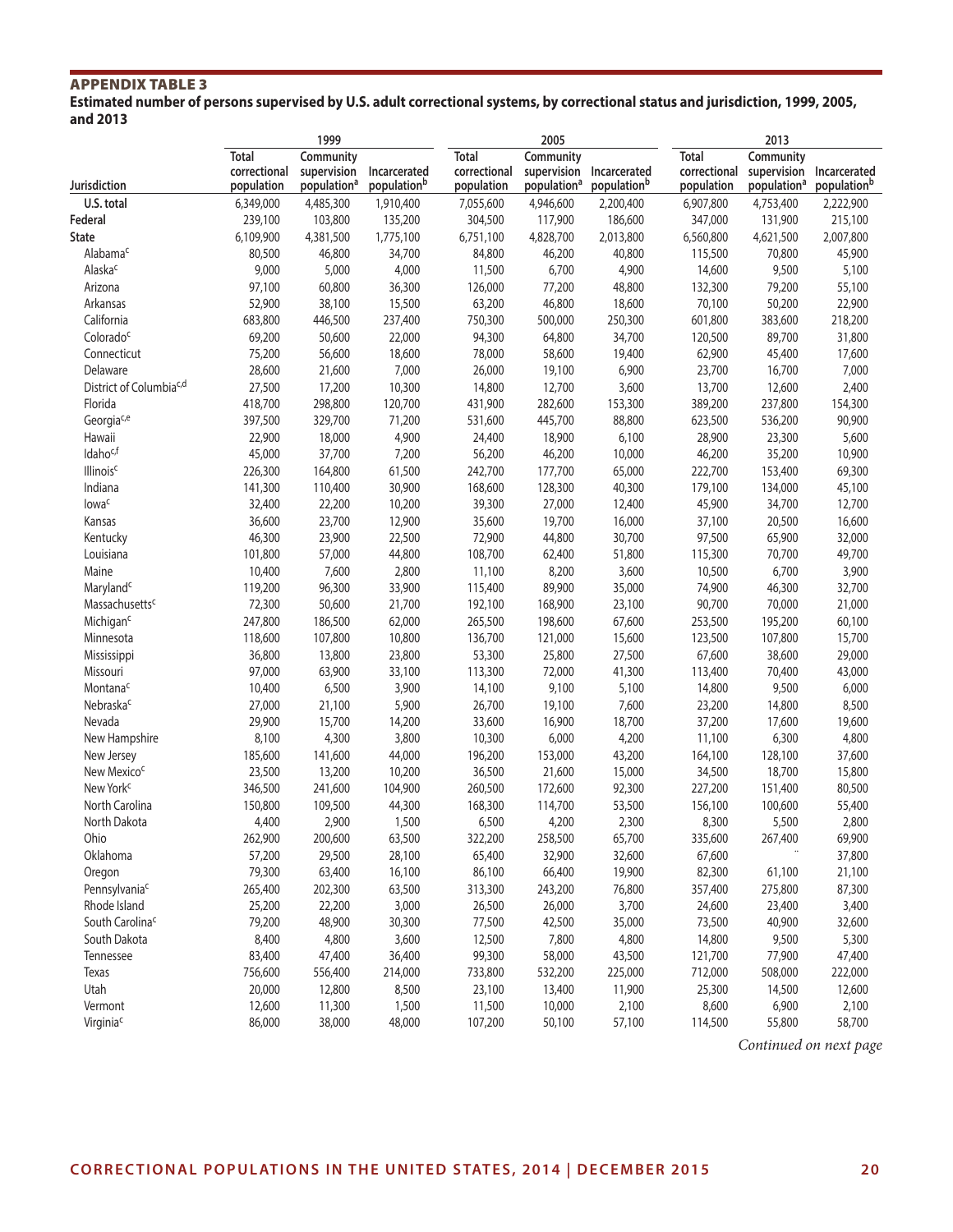### APPENDIX TABLE 3 (continued) **Estimated number of persons supervised by U.S. adult correctional systems, by correctional status and jurisdiction, 1999, 2005, and 2013**

|                            |                                     | 1999                                                |                                         | 2005                                |                                                     |                                         | 2013                                |                                                     |                                         |
|----------------------------|-------------------------------------|-----------------------------------------------------|-----------------------------------------|-------------------------------------|-----------------------------------------------------|-----------------------------------------|-------------------------------------|-----------------------------------------------------|-----------------------------------------|
| <b>Jurisdiction</b>        | Total<br>correctional<br>population | Communitv<br>supervision<br>population <sup>a</sup> | Incarcerated<br>population <sup>b</sup> | Total<br>correctional<br>population | Communitv<br>supervision<br>population <sup>a</sup> | Incarcerated<br>population <sup>b</sup> | Total<br>correctional<br>population | Communitv<br>supervision<br>population <sup>a</sup> | Incarcerated<br>population <sup>b</sup> |
| Washington <sup>c</sup>    | 179,300                             | 157,800                                             | 25,100                                  | 139,600                             | 115,900                                             | 29,700                                  | 139,400                             | 111,100                                             | 30,000                                  |
| West Virginia <sup>c</sup> | 12,400                              | 7,000                                               | 5,400                                   | 16,000                              | 8,900                                               | 8,100                                   | 20,500                              | 11,000                                              | 9,700                                   |
| <b>Wisconsin</b>           | 94,600                              | 62,700                                              | 31,900                                  | 107,100                             | 70,700                                              | 36,400                                  | 97,900                              | 65,300                                              | 34,600                                  |
| Wyoming <sup>c</sup>       | 7,000                               | 4,300                                               | 2,700                                   | 9,000                               | 5,400                                               | 3,600                                   | 9,700                               | 6,000                                               | 3,800                                   |

Note: Estimates are rounded to the nearest 100 and may not be comparable to previously published BJS reports due to updated information or changes in methods. Detail may not sum to total due to rounding and because adjustments were made to exclude offenders with multiple correctional statuses. See table 6. Counts include estimates for nonresponding jurisdictions. All probation, parole, and prison counts are for December 31. The 1999 and 2005 jail counts are for the last weekday in June while the 2013 counts are for December 31. See *Methodology*.

¨Not known.

aIncludes persons living in the community while supervised on probation or parole.

bIncludes inmates under the jurisdiction of the state or federal prisons or held in local jails.

cEstimates may not be comparable between years due to updated information or changes in reporting. See *Methodology*.

dAfter 2001, responsibility for sentenced prisoners was transferred to the Federal Bureau of Prisons. Therefore, the 2005 and 2013 incarcerated populations represent inmates held in local jails.

eThe 2005 and 2013 total correctional and community supervision population estimates include misdemeanant probation cases, not individuals, supervised by private companies and may overstate the number of offenders under supervision.

f Includes estimates of probationers supervised for a misdemeanor based on admissions and may overstate the number of offenders under supervision.

Sources: Bureau of Justice Statistics, Annual Probation Survey, Annual Parole Survey, Census of Jail Inmates, Deaths in Custody Reporting Program—Annual Summary on Inmates under Jail Jurisdiction, and National Prisoner Statistics program, 1999, 2005, and 2013.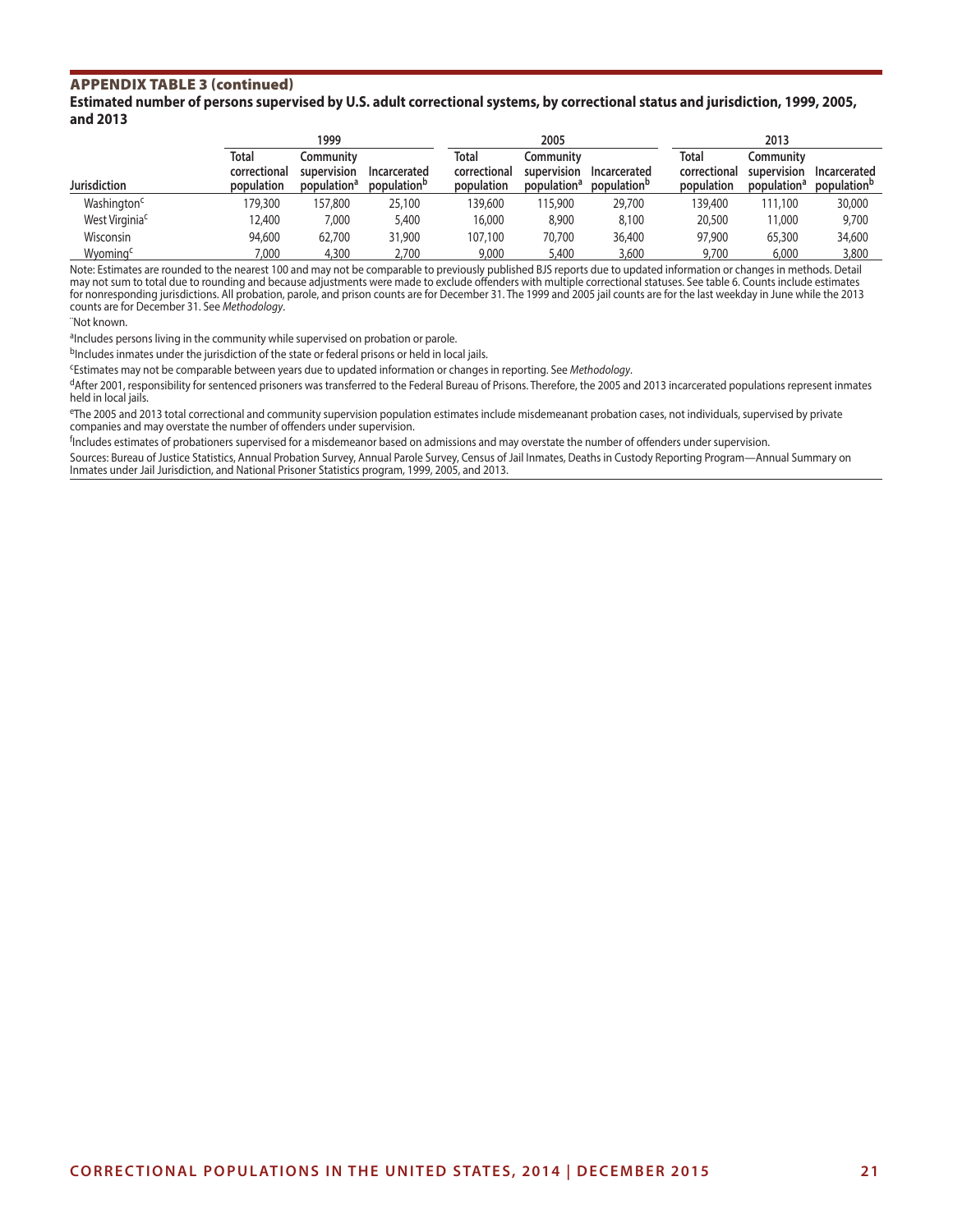# Appendix Table 4 **Number of inmates incarcerated by other adult correctional systems, 2000, 2005, and 2013**–**2014**

|                                      | Number of inmates |        |        |        | Average annual percent | Percent change, |
|--------------------------------------|-------------------|--------|--------|--------|------------------------|-----------------|
| Other adult correctional systems     | 2000              | 2005   | 2013   | 2014   | change, 2000-2013      | 2013-2014       |
| Total                                | 20,400            | 19,800 | 17.600 | 17,800 | $-1.1%$                | $1.1\%$         |
| Territorial prisons <sup>a</sup>     | 16,200            | 15,800 | 13,900 | 14,000 | -1.,                   | 0.9             |
| Military facilities <sup>b</sup>     | 2,400             | 2,300  | .400   | ,400   | $-4.1$                 | $-0.8$          |
| Jails in Indian country <sup>c</sup> | ,800              | ,700   | 2,300  | 2,400  | . 9                    | 4.1             |

Note: Estimates were rounded to the nearest 100. Total excludes inmates held in local jails, under the jurisdiction of state or federal prisons, in U.S. Immigration and Customs Enforcement facilities, or in juvenile facilities.

aPopulation counts are for December 31. The 2013–2014 totals include population counts that were estimated for some territories due to nonresponse. See *Prisoners in 2014*  (NCJ 248955, BJS web, September 2015).

<sup>b</sup>Population counts are for December 31. See *Prisoners in 2014* (NCJ 248955, BJS web, September 2015).<br><sup>c</sup>Population counts are for the last weekday in June. The 2005 population was estimated as the 2004 population becau conducted in 2005 or 2006. See *Jails in Indian Country, 2014* (NCJ 248974, BJS web, October 2015).

Sources: Bureau of Justice Statistics, National Prisoner Statistics program and Survey of Jails in Indian Country, 2000, 2005, and 2013–2014.

### Appendix Table 5

### **Inmates held in custody in state or federal prisons or local jails, 2000 and 2013**–**2014**

|                                            | <b>Number of inmates</b> |           |           | Average annual percent | Percent change, |
|--------------------------------------------|--------------------------|-----------|-----------|------------------------|-----------------|
| Inmates in custody                         | 2000                     | 2013      | 2014      | change, 2000-2013      | 2013-2014       |
| Total                                      | 938,500                  | 2,211,400 | 2,217,900 | 1.0%                   | 0.3%            |
| Federal prisoners <sup>a</sup>             | 140,100                  | 215,000   | 209,600   | 3.3%                   | $-2.5%$         |
| Prisons                                    | 133,900                  | 205,700   | 200,100   | 3.3                    | $-2.7$          |
| <b>Federal facilities</b>                  | 124,500                  | 173,800   | 169,500   | 2.6                    | $-2.5$          |
| Privately operated facilities              | 9,400                    | 31,900    | 30,500    | 9.4                    | $-4.4$          |
| Community corrections centers <sup>b</sup> | 6,100                    | 9,300     | 9,500     | 3.2                    | 2.2             |
| <b>State prisoners</b>                     | 1,177,200                | 1,265,200 | .263,800  | 0.6%                   | $-0.1%$         |
| State facilities <sup>c</sup>              | 1,101,200                | 1,173,000 | 1,172,600 | 0.5                    | 0.0             |
| Privately operated facilities              | 76,100                   | 92,200    | 91,200    | 1.5                    | $-1.1$          |
| Local jails                                | 621,100                  | 731,200   | 744,600   | 1.3%                   | 1.8%            |
| Incarceration rate <sup>d</sup>            | 690                      | 700       | 690       | 0.1%                   | $-1.4%$         |
| Adult incarceration rate <sup>e</sup>      | 920                      | 910       | 900       | $-0.1$                 | $-1.1$          |

Note: Estimates may not be comparable to previously published BJS reports due to updated information. Counts were rounded to the nearest 100 and include estimates for nonresponding jurisdictions. See *Methodology*. Rates were rounded to the nearest 10. Detail may not to sum to total due to rounding. Prison counts are for December 31; jail counts are for the last weekday in June. Total includes all inmates held in local jails, state or federal prisons, or privately operated facilities. It does not include inmates held in U.S. territories (appendix table 4), military facilities (appendix table 4), U.S. Immigration and Customs Enforcement facilities, in jails in Indian country (appendix table 4), or juvenile facilities. See *Methodology* for sources of incarceration data and *Terms and definitions* for an explanation of the differences between the custody prison population reported in this table and the jurisdiction prison population reported in all other tables and figures.

aAfter 2001, responsibility for sentenced prisoners from the District of Columbia was transferred to the Federal Bureau of Prisons.

bNonsecure, privately operated community corrections centers.

cExcludes prisoners held in local jails in Georgia for 2013 and 2014 to avoid double counting.

<sup>d</sup>The total number in the custody of local jails, state or federal prisons, or privately operated facilities per 100,000 U.S. residents of all ages.

eThe total number in custody per 100,000 U.S. residents age 18 or older.

Sources: Bureau of Justice Statistics, Annual Survey of Jails, and National Prisoner Statistics program, 2000 and 2013–2014; and U.S. Census Bureau, postcensal estimated resident populations for January 1 of the following year, 2001, 2014, and 2015.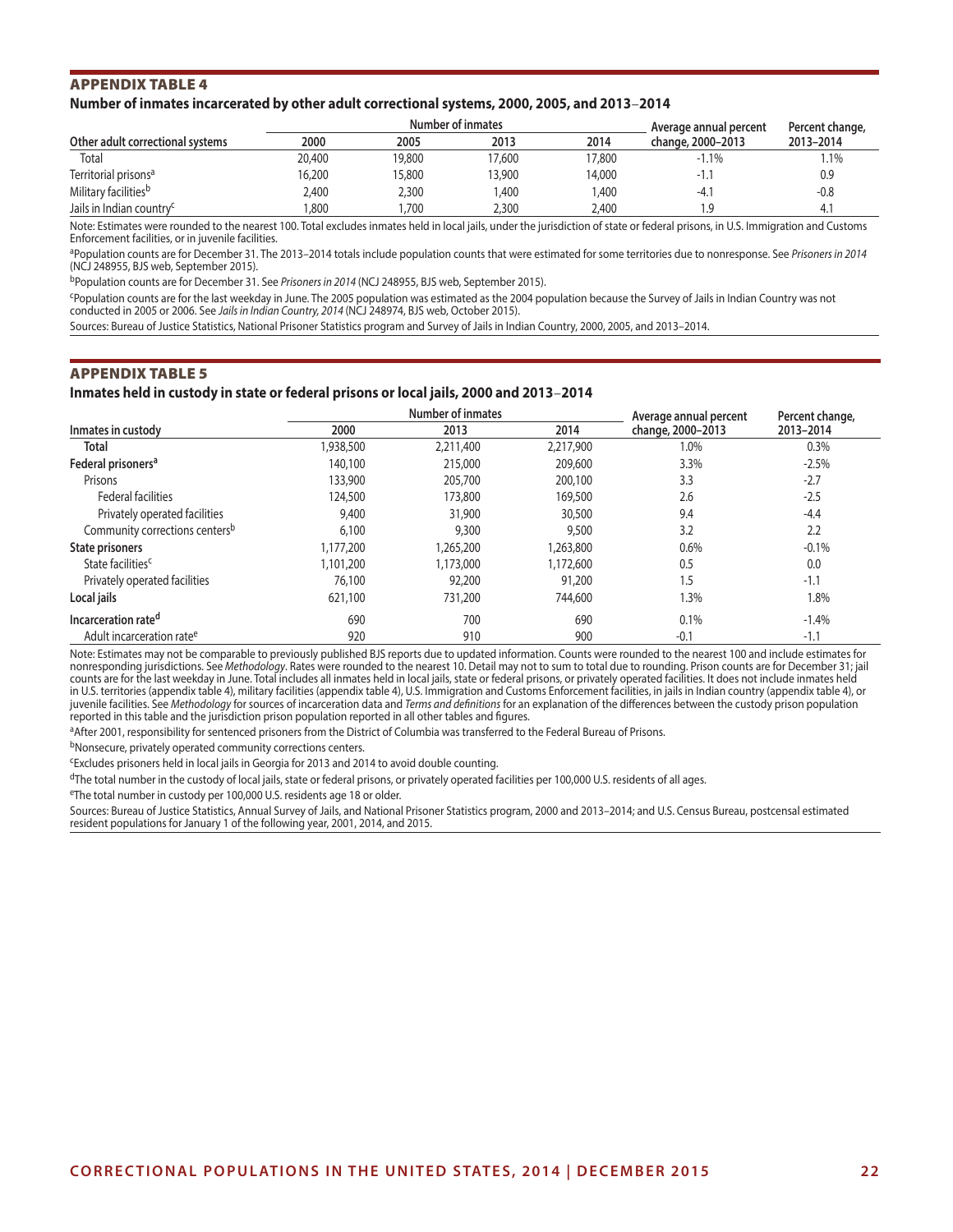# Appendix Table 6

### **Estimated standard errors for local jail inmates, 2000 and 2005–2014**

| Year | <b>Total</b> | <b>Standard error</b> |  |  |
|------|--------------|-----------------------|--|--|
| 2000 | 621,100      | 2,500                 |  |  |
| 2005 | 747,500      | $\sim$                |  |  |
| 2006 | 765,800      | 3,550                 |  |  |
| 2007 | 780,200      | 3,720                 |  |  |
| 2008 | 785,500      | 4,020                 |  |  |
| 2009 | 767,400      | 4,230                 |  |  |
| 2010 | 748,700      | 5,430                 |  |  |
| 2011 | 735,600      | 6,010                 |  |  |
| 2012 | 744,500      | 7,680                 |  |  |
| 2013 | 731,200      | 8,040                 |  |  |
| 2014 | 744,600      | 8,380                 |  |  |

Note: Population estimates were rounded to the nearest 100. Standard errors were rounded to the nearest 10.

~Not applicable. Data represent a complete enumeration based on the 2005 Census of Jail Inmates.

Sources: Bureau of Justice Statistics, Annual Survey of Jails, Census of Jail Inmates, 2000 and 2005–2014.